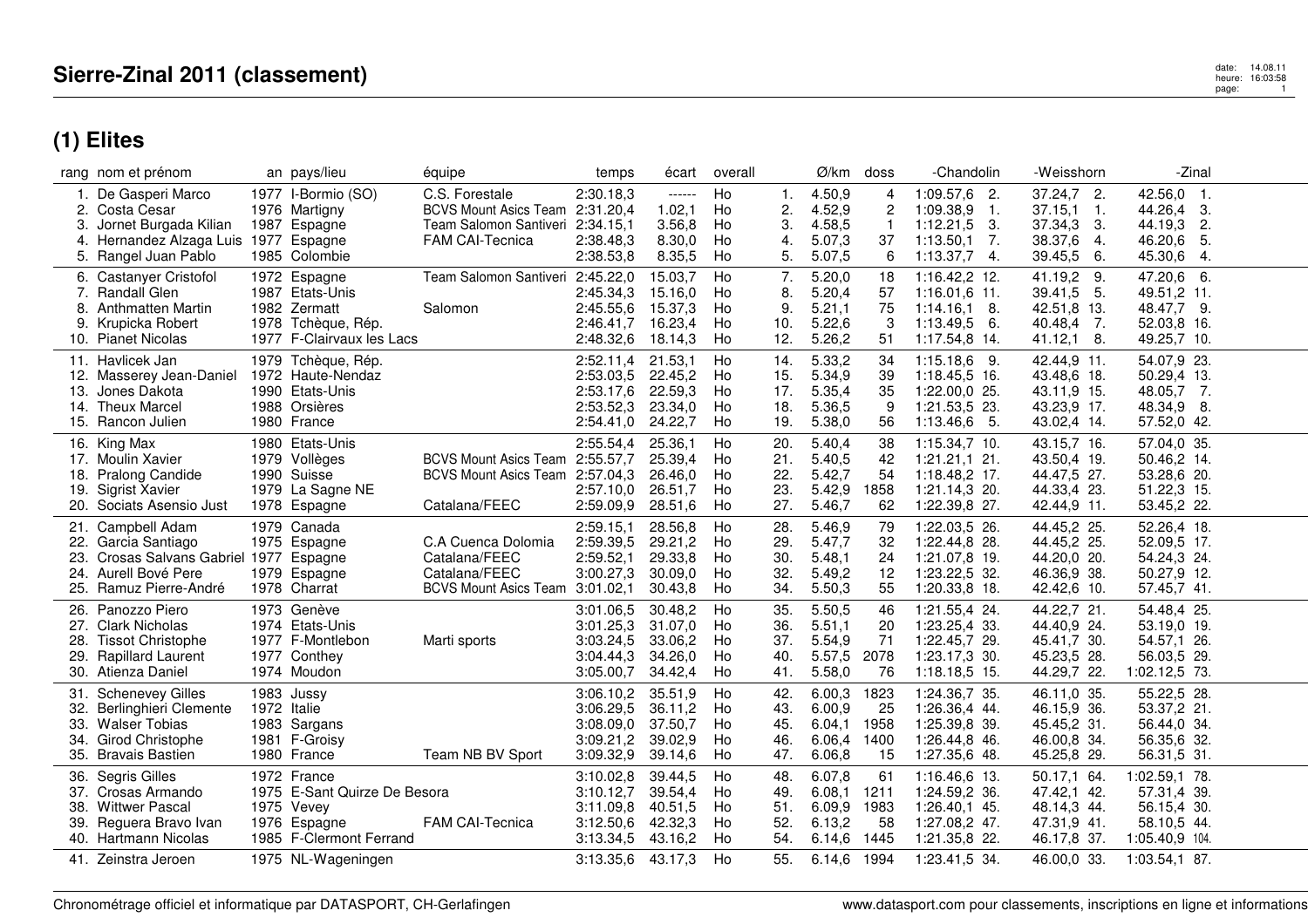|     | rang nom et prénom                       |          | an pays/lieu                   | équipe                       | temps                  | écart              | overall  |            | Ø/km             | doss         | -Chandolin                    | -Weisshorn                 | -Zinal                     |  |
|-----|------------------------------------------|----------|--------------------------------|------------------------------|------------------------|--------------------|----------|------------|------------------|--------------|-------------------------------|----------------------------|----------------------------|--|
|     | 42. Bignell Alister<br>43. Graf Thomas   |          | 1978 Genève<br>1973 Rougemont  |                              | 3:14.18,9<br>3:14.21,9 | 44.00,6<br>44.03,6 | Ho<br>Ho | 56.<br>57. | 6.16,0<br>6.16,1 | 1084<br>2063 | 1:28.42,3 51<br>1:28.52,2 55. | 48.26,0 46.<br>47.45,7 43. | 57.10,6 36.<br>57.44,0 40. |  |
|     | Fischer Michaël                          |          | 1980 Aire-la-Ville             |                              | 3:14.22,1              | 44.03,8            | Ho       | 58.        | 6.16,1           | 1339         | 1:24.59,3 37.                 | 48.26,2 47.                | 1:00.56,6 64.              |  |
| 45. | Thouverey Sylvain                        |          | 1979 F-Foncine le Haut         |                              | 3:14.35,2              | 44.16,9            | Ho       | 59.        | 6.16.6           | 1904         | 1:29.54,0 60.                 | 49.23,4 57.                | 55.17,8 27.                |  |
|     | 46. Ghezzi Matteo                        |          | 1983 I-Bergamo (BG)            |                              | 3:15.23,6              | 45.05,3            | Ho       | 60.        | 6.18,1           | 1389         | 1:28.48,0 53.                 | 49.04,4 50.                | 57.31,2 38.                |  |
| 47. | Charrière Eric                           |          | 1983 Cerniat FR                |                              | 3:15.32,8              | 45.14,5            | Ho       | 61.        | 6.18,4           | 1179         | 1:30.54,2 67.                 | 47.17,7 40.                | 57.20,9 37.                |  |
| 48. | Schwab Dominique                         | 1986 Nax |                                |                              | 3:15.47,2              | 45.28,9            | Ho       | 62.        | 6.18,9           | 1846         | 1:25.18,3 38.                 | 50.19,1 65.                | 1:00.09,8 58.              |  |
| 49. | <b>Bessard Vincent</b>                   |          | 1977 Leytron                   |                              | 3:16.12,1              | 45.53,8            | Ho       | 63.        | 6.19,7           | 1079         | 1:27.49,0 49.                 | 49.03,3 49.                | 59.19,8 53.                |  |
| 50. | Nicholls Damien                          |          | 1981 GB-Wilmslow               |                              | 3:17.01,8              | 46.43,5            | Ho       | 65.        | 6.21,3           | 1674         | 1:29.15,6 58.                 | 48.29,7 48.                | 59.16,5 50.                |  |
|     | 51. Reyt Martin                          |          | 1986 F-Argentat                |                              | 3:17.03,6              | 46.45,3            | Ho       | 66.        | 6.21,4           | 1769         | $1:28.10,250$ .               | 49.08,2 51.                | 59.45,2 54.                |  |
|     | 52. Echarri Esquisabel Unai              |          | 1984 E-Ormaiztegi              |                              | 3:18.53,4              | 48.35,1            | Ho       | 71.        | 6.24,9           | 1300         | 1:30.53,2 66.                 | 49.10,2 53.                | 58.50,0 47.                |  |
| 53. | Pache Cédric                             |          | 1983 Chexbres                  |                              | 3:19.16,4              | 48.58,1            | Ho       | 72.        | 6.25, 6          | 1689         | $1:30.11,8$ 61.               | 48.25,0 45.                | $1:00.39,6$ 61.            |  |
| 54. | <b>Hubert Alexandre</b>                  |          | 1974 Martigny                  |                              | 3:19.24,3              | 49.06.0            | Ho       | 73.        | 6.25,9           | 1474         | 1:29.14,7 57.                 | 50.51,5 68.                | 59.18.1 52.                |  |
| 55. | Watson Sam                               |          | 1987 GB-Skipton                |                              | 3:19.28,2              | 49.09,9            | Ho       | 74.        | 6.26,0           | 1964         | 1:30.14,3 62.                 | 49.08,9 52.                | $1:00.05,0$ 57.            |  |
| 56. | Ançay Emmanuel                           |          | 1972 Martigny                  |                              | 3:19.34,0              | 49.15,7            | Ho       | 75.        | 6.26,2           | 1016         | 1:29.53,4 59.                 | 50.56,9 69.                | 58.43,7 46.                |  |
|     | 57. Achermann Matthias                   |          | 1979 Champéry                  |                              | 3:19.47,2              | 49.28,9            | Ho       | 76.        | 6.26,6           | 2046         | 1:28.47,0 52.                 | 51.12,5 72.                | 59.47,7 56.                |  |
| 58. | <b>Bohne Thomas</b>                      |          | 1982 D-München                 |                              | 3:21.06,1              | 50.47,8            | Ho       | 78.        | 6.29,2           | 1100         | 1:32.47,9 75.                 | 49.20,5 56.                | 58.57,7 49.                |  |
| 59. | Natale Jonatan                           |          | 1984 Lucens                    |                              | 3:21.33,7              | 51.15,4            | Ho       | 79.        | 6.30,1 1669      |              | 1:34.42,0 96.                 | 50.08,9 63.                | 56.42,8 33.                |  |
|     | 60. Moos Yvan                            |          | 1973 Ayent                     | <b>BCVS Mount Asics Team</b> | 3:22.17,6              | 51.59,3            | Ho       | 80.        | 6.31,5           | 41           | 1:32.58,4 77.                 | 50.01,361.                 | 59.17,9 51.                |  |
|     | 61. Kreis Olivier                        |          | 1979 F-Bourg Bruche            |                              | 3:22.42,9              | 52.24,6            | Ho       | 81.        | 6.32,3           | 1525         | 1:34.38,1 95.                 | 50.08,8 62.                | 57.56,0 43.                |  |
|     | 62. Pasero Mikael                        |          | 1983 France                    |                              | 3:22.43,4              | 52.25,1            | Ho       | 82.        | 6.32,3           | 47           | 1:37.13,4 113.                | 47.09,4 39.                | 58.20,6 45.                |  |
| 63. | <b>Giroud Philippe</b>                   |          | 1987 Bonnefontaine             |                              | 3:24.19.7              | 54.01.4            | Ho       | 85.        | 6.35,4           | 1401         | 1:33.36,4 88.                 | 49.16,4 54.                | 1:01.26,9 68.              |  |
| 64. | Grandiean Frederic                       |          | 1980 Vuisternens-devant-Romont |                              | 3:24.32,4              | 54.14,1            | Ho       | 86.        | 6.35,8           | 2064         | 1:28.52,2 55.                 | 51.07,2 71.                | 1:04.33,0 95.              |  |
| 65. | <b>Bernard François</b>                  |          | 1975 Lausanne                  |                              | 3:24.44,5              | 54.26,2            | Ho       | 87.        | 6.36,2           | 1072         | 1:33.35,9 87.                 | 51.22,5 73.                | 59.46,1 55.                |  |
| 66. | <b>Collomb Martial</b>                   |          | 1985 F-Douvaine                |                              | 3:25.02,4              | 54.44,1            | Ho       | 88.        | 6.36,8           | 1199         | 1:30.31,6 64.                 | 51.07,0 70.                | 1:03.23,8 82.              |  |
|     | 67. Poyet Robert                         |          | 1980 F-Strasbourg              |                              | 3:25.56,2              | 55.37,9            | Ho       | 89.        | 6.38,5           | 1743         | 1:32.43,8 74.                 | 49.24,5 59.                | 1:03.47,9 85.              |  |
|     | 68. Pichard Marc                         |          | 1987 Les Diablerets            |                              | 3:26.13,0              | 55.54,7            | Ho       | 90.        | 6.39,1           | 1726         | 1:32.52,2 76.                 | 51.50,5 79.                | 1:01.30,3 69.              |  |
|     | 69. Hediger Jovian                       |          | 1990 Suisse                    |                              | 3:26.28,1              | 56.09,8            | Ho       | 91.        | 6.39,6           | 36           | 1:28.49,5 54.                 | 49.23,6 58.                | 1:08.15,0 124.             |  |
|     | 70. Hirsch Idris                         |          | 1991 F-Le Biot                 |                              | 3:26.31,1              | 56.12,8            | Ho       | 92.        | 6.39,7           | 1459         | 1:30.24,0 63.                 | 51.38,0 78.                | 1:04.29,1 94.              |  |
|     | 71. Sanchez Carmona Manu 1978 E-Balaguer |          |                                |                              | 3:26.43,9              | 56.25,6            | Ho       | 93.        | 6.40,1           | 1808         | 1:35.50,6 103.                | 49.16,6 55.                | 1:01.36,7 70.              |  |
|     | 72. Darbellay Luc                        |          | 1982 Basse-Nendaz              |                              | 3:27.37,5              | 57.19,2            | Ho       | 95.        | 6.41,8           | 1222         | 1:33.17,6 82.                 | 51.28,0 76.                | 1:02.51,9 76.              |  |
|     | 73. Mudry Didier                         |          | 1983 F-Seytroux                |                              | 3:27.42.0              | 57.23.7            | Ho       | 96.        | 6.42,0           | 1660         | 1:36.19,4 108.                | 50.31,3 67.                | 1:00.51,3 63.              |  |
|     | 74. Salizzoni Pietro                     |          | 1974 F-Lyon                    |                              | 3:27.54,9              | 57.36,6            | Ho       | 97.        | 6.42,4           | 1804         | 1:34.23,3 91.                 | 52.16,7 85.                | 1:01.14,9 65.              |  |
| 75. | <b>Berchtold Daniel</b>                  |          | 1980 Unterbäch VS              |                              | 3:27.57,3              | 57.39,0            | Ho       | 98.        | 6.42,4           | 1069         | 1:30.53,0 65.                 | 49.30,0 60.                | 1:07.34,3 117.             |  |
|     | 76. Gane Frederic                        |          | 1978 St-Imier                  |                              | 3:28.04,5              | 57.46,2            | Ho       | 99.        | 6.42,7           | 1368         | 1:35.00,1 99.                 | 51.22,7 74.                | $1:01.41,7$ 71.            |  |
|     | 77. Schweizer Rémi                       |          | 1985 Lausanne                  |                              | 3:28.06,1              | 57.47,8            | Ho       | 100.       | 6.42,7           | 1849         | 1:32.23,9 71.                 | 51.50,8 81.                | 1:03.51,4 86.              |  |
|     | 78. Miserez Xavier                       |          | 1982 Develier                  |                              | 3:29.03,8              | 58.45,5            | Ho       | 101.       | 6.44,6           | 1642         | 1:36.27,8 110.                | 52.23,9 88.                | $1:00.12,1$ 59.            |  |
| 79. | O'Donnell Hugh                           |          | 1977 GB-Ambleside              |                              | 3:29.09,3              | 58.51,0            | Ho       | 102.       | 6.44,8           | 1682         | 1:35.24,2 102.                | 52.59,8 96.                | $1:00.45,3$ 62.            |  |
|     | 80. Anzenberger Gérard                   |          | 1975 Réchy                     |                              | 3:30.07,7              | 59.49,4            | Ho       | 103.       | 6.46,7           | 1020         | 1:31.55,8 68.                 | 52.01,7 84.                | 1:06.10,2 108.             |  |
|     | 81. Débaz Philippe                       |          | 1978 Hermenches                |                              | 3:30.12,2              | 59.53,9            | Ho       | 104.       | 6.46,8           | 1239         | 1:32.20,3 70.                 | 50.22,0 66.                | 1:07.29,9 116.             |  |
|     | 82. Rauss Steve                          |          | 1979 Le Locle                  |                              | 3:30.26.1 1:00.07.8    |                    | Ho       | 105.       | 6.47,2 1756      |              | 1:31.56,3 69.                 | 52.43,4 91.                | 1:05.46.4 105.             |  |
|     |                                          |          |                                |                              |                        |                    |          |            |                  |              |                               |                            |                            |  |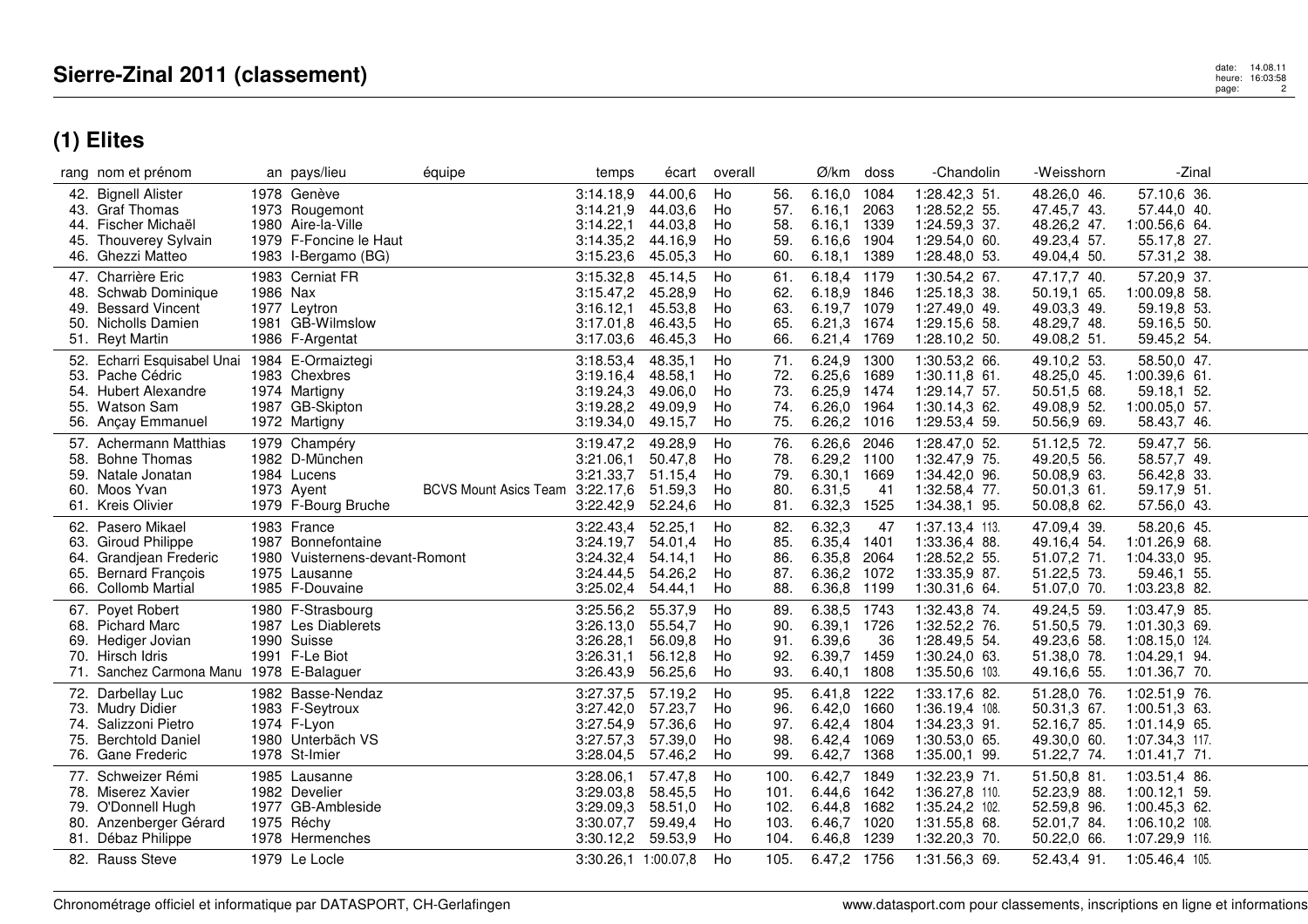|                      | rang nom et prénom                                                                                                           | an pays/lieu<br>équipe                                                                               | temps                                                                                                           | écart | overall                    |                                      | Ø/km                                                     | doss                                 | -Chandolin                                                                            | -Weisshorn                                                                     | -Zinal                                                                                 |  |
|----------------------|------------------------------------------------------------------------------------------------------------------------------|------------------------------------------------------------------------------------------------------|-----------------------------------------------------------------------------------------------------------------|-------|----------------------------|--------------------------------------|----------------------------------------------------------|--------------------------------------|---------------------------------------------------------------------------------------|--------------------------------------------------------------------------------|----------------------------------------------------------------------------------------|--|
| 85.<br>86.           | 83. Leblond Guillaume<br>84. Bosson Benoit<br><b>Burtomboy Gregory</b><br>Kobler Florian<br>87. Minder Sandro                | 1989 Versoix<br>1986 F-Megevette<br>1977 B-Oret<br>1978 Gossau SG<br>1981 Palézieux                  | 3:30.44,4 1:00.26,1<br>3:31.08.7 1:00.50.4<br>3:31.36,9 1:01.18,6<br>3:31.38,9 1:01.20,6<br>3:31.42,5 1:01.24,2 |       | Ho<br>Ho<br>Ho<br>Ho<br>Ho | 106.<br>107.<br>109.<br>110.<br>111. | 6.47,8<br>6.48,6<br>6.49,5<br>6.49.6<br>6.49,7 1641      | 1539<br>1115<br>1149<br>1517         | 1:36.31,8 111.<br>1:34.24,8 93.<br>1:37.53,5 117.<br>1:34.51,7 97.<br>1:36.10,8 106.  | 51.56,5 83.<br>52.32,9 89.<br>51.50,6 80.<br>53.08,3 97.<br>54.07,8 107.       | 1:02.16,1 74.<br>$1:04.11,0$ 91.<br>1:01.52,8 72.<br>1:03.38,9 83.<br>1:01.23,9 67.    |  |
| 89.<br>92.           | 88. Morand Steve<br>Dawes Nicholas<br>90. Lovey Samuel<br>91. Maret Sylvain<br>Dard Philippe                                 | 1981 Sonceboz-Sombeval<br>1978 Davos Dorf<br>1977 Vallorbe<br>1978 Versegères<br>1977 Onex           | 3:32.06,5 1:01.48,2<br>3:32.12,9 1:01.54,6<br>3:32.17.1 1:01.58.8<br>3:32.18,6 1:02.00,3<br>3:32.25,1 1:02.06,8 |       | Ho<br>Ho<br>Ho<br>Ho<br>Ho | 113.<br>114.<br>115.<br>116.<br>118. | 6.50,5<br>6.50,7<br>6.50,8<br>6.50,9<br>6.51,1           | 1653<br>1225<br>1575<br>1600<br>1223 | 1:33.18,5 83.<br>1:26.19,2 43.<br>1:40.10,6 137.<br>1:35.53,1 104.<br>1:33.00,9 79.   | 52.23,1 87.<br>52.17,3 86.<br>51.33,9 77.<br>55.10,4 120.<br>1:00.30,1 208.    | 1:06.24,9 111.<br>1:13.36,4 190.<br>1:00.32,6 60.<br>1:01.15,1 66.<br>58.54,1 48.      |  |
| 95.<br>96.           | 93. Corlet Etienne<br>94. Pittet Laurent<br>Mathys Jean-Marc<br>Bogousslavsky Vincent<br>97. Compère Thomas                  | 1976 Chavannes-près-Renens<br>1975 Bercher<br>1982 Ollon VD<br>1987 Epalinges<br>1972 B-Uccle        | 3:33.02,3 1:02.44,0<br>3:33.54,5 1:03.36,2<br>3:34.36.3 1:04.18.0<br>3:34.36.6 1:04.18.3<br>3:35.08,6 1:04.50,3 |       | Ho<br>Ho<br>Ho<br>Ho<br>Ho | 121.<br>125.<br>126.<br>127.<br>129. | 6.52,3<br>6.54,0<br>6.55,3<br>6.55,3 1099<br>6.56,4      | 1205<br>1734<br>1611<br>1202         | 1:35.54,5 105.<br>1:34.20,3 90.<br>1:37.49,4 116.<br>1:37.20,3 115.<br>1:40.09,4 136. | 53.25,3 100.<br>54.21,9 112.<br>52.47,1 92.<br>51.27,8 75.<br>51.53,6 82.      | 1:03.42,5 84.<br>$1:05.12,3$ 101.<br>1:03.59,8 89.<br>1:05.48.5 106.<br>1:03.05,6 79.  |  |
| 101.                 | 98. Piccand Cédric<br>99. Boillat Stève<br>100. Clauss Regis<br>Darbellay Alain<br>102. Rosenstein Frédéric                  | 1975 Corpataux-Magnedens<br>1983 Loveresse<br>1980 F-Groisy<br>1980 Daillon<br>1972 F-Antibes        | 3:35.28,0 1:05.09,7<br>3:35.44,2 1:05.25,9<br>3:35.54,7 1:05.36,4<br>3:35.55,6 1:05.37,3<br>3:36.50,0 1:06.31,7 |       | Ho<br>Ho<br>Ho<br>Ho<br>Ho | 130.<br>132.<br>134.<br>135.<br>137. | 6.57,0 1724<br>6.57,5<br>6.57,8<br>6.57,9<br>6.59,6      | 1101<br>1194<br>1221<br>1787         | 1:33.11.5 81.<br>1:34.32,0 94.<br>$1:35.15,0$ 100.<br>1:34.56,1 98.<br>1:38.33,7 121. | 52.49,6 94.<br>53.58,2 105.<br>58.03,5 160.<br>57.48,9 157.<br>54.16,8 110.    | 1:09.26,9 137.<br>1:07.14,0 115.<br>1:02.36,2 75.<br>1:03.10,6 80.<br>1:03.59,5 88.    |  |
| 103.<br>104.<br>107. | Canales Hortelano Cesar 1974 Espagne<br>Voeffray Julien<br>105. Dimitriou Alexandre<br>106. Margot Arnaud<br>Jaggi Christian | C.A. Cuenca Dolomia<br>1981 Torgon<br>1980 La Vue des Alpes<br>1988 La Tour-de-Peilz<br>1979 Im Fang | 3:37.07,4 1:06.49,1<br>3:37.58,4 1:07.40,1<br>3:38.18.1 1:07.59.8<br>3:38.49,4 1:08.31,1<br>3:38.51,7 1:08.33,4 |       | Ho<br>Ho<br>Ho<br>Ho<br>Ho | 138.<br>143.<br>144.<br>148.<br>149. | 7.00,2<br>7.01,8<br>7.02.5<br>7.03,5<br>7.03,6           | -17<br>1948<br>1268<br>1601<br>1491  | 1:39.06,3 128.<br>1:39.42,7 131.<br>1:34.23,3 91.<br>1:38.43,2 122.<br>1:38.52,3 125. | 54.41,0 115.<br>53.40,6 102.<br>53.15,4 99.<br>54.30,3 113.<br>55.49,5 126.    | $1:03.20,1$ 81.<br>1:04.35,1 96.<br>1:10.39,4 151.<br>1:05.35,9 103.<br>1:04.09,9 90.  |  |
|                      | 108. Pazos Diego<br>109. Ciocca Michele<br>110. Melchior Sebastien<br>111. Martin David<br>112. Humbert Pierre-Maurice       | 1984 Renens VD<br>1982 I-Domodossola (VB)<br>1977 Lausanne<br>1979 Vufflens-le-Château<br>1976 Vevey | 3:38.57,3 1:08.39,0<br>3:40.20,6 1:10.02,3<br>3:40.48,8 1:10.30,5<br>3:41.03.1 1:10.44.8<br>3:41.28,8 1:11.10,5 |       | Ho<br>Ho<br>Ho<br>Ho<br>Ho | 150.<br>153.<br>155.<br>158.<br>159. | 7.03,7 1703<br>7.06,4<br>7.07,3<br>7.07,8<br>7.08,6      | 73<br>1629<br>1607<br>1476           | 1:38.51,2 124.<br>1:40.19,1 138.<br>1:39.40,4 130.<br>1:39.46,5 133.<br>1:26.02,7 41. | 54.04,0 106.<br>55.15,8 121.<br>56.24,6 135.<br>52.47,8 93.<br>53.08,4 98.     | 1:06.02,1 107.<br>1:04.45,7 99.<br>1:04.43,8 98.<br>1:08.28,8 130.<br>1:22.17,7 295.   |  |
|                      | 113. Debieux Joël<br>114. Tissières Cédric<br>115. Fässler Philipp<br>116. Combelles Damien<br>117. Antille Stéphane         | 1985 Bernex<br>1976 Martigny<br>1974 Würenlos<br>1976 Fribourg<br>1976 Villaz-St-Pierre              | 3:41.31,2 1:11.12,9<br>3:41.38.4 1:11.20.1<br>3:41.40,2 1:11.21,9<br>3:41.55,4 1:11.37,1<br>3:41.57,0 1:11.38,7 |       | Ho<br>Ho<br>Ho<br>Ho<br>Ho | 160.<br>161.<br>162.<br>165.<br>167. | 7.08,7<br>7.08.9<br>7.09,0<br>7.09.5<br>7.09,5 1019      | 1240<br>1905<br>1326<br>1200         | 1:43.11,0 164.<br>1:44.47.9 179.<br>1:36.16,6 107.<br>1:40.44,4 148.<br>1:33.34,2 86. | 54.08,3 108.<br>53.56,3 104.<br>53.33,3 101.<br>54.33,1 114.<br>1:01.22,1 220. | 1:04.11,9 92.<br>1:02.54,2 77.<br>1:11.50,3 168.<br>1:06.37,9 112.<br>1:07.00,7 113.   |  |
| 118.                 | <b>Belli Federico</b><br>119. Imobersteg Sevan<br>120. Knoepfli Damien<br>121. Urio Loïc<br>122. Nançoz Michaël              | 1978 I-Trento (TN)<br>1982 Basse-Nendaz<br>1979 Lucens<br>1991 Epalinges<br>1988 Daillon             | 3:42.55,0 1:12.36,7<br>3:43.19,2 1:13.00,9<br>3:43.58,0 1:13.39,7<br>3:44.01,0 1:13.42,7<br>3:44.01,7 1:13.43,4 |       | Ho<br>Ho<br>Ho<br>Ho<br>Ho | 172.<br>173.<br>174.<br>175.<br>176. | 7.11,4<br>7.12,2 1486<br>7.13,4 1516<br>7.13,5<br>7.13,6 | 1062<br>1930<br>1668                 | 1:43.15,9 165.<br>1:33.00.7 78.<br>1:33.05,2 80.<br>1:41.48,3 159.<br>1:38.53,1 126.  | 54.44,4 116.<br>59.14,8 179.<br>54.16,8 110.<br>53.54,0 103.<br>57.08,8 145.   | 1:04.54,7 100.<br>1:11.03,7 154.<br>1:16.36,0 235.<br>1:08.18,7 125.<br>1:07.59,8 122. |  |
|                      | 123. Bauvent Yann                                                                                                            | 1987 F-Bron Cedex                                                                                    | 3:44.05,7 1:13.47,4                                                                                             |       | Ho                         | 177.                                 | 7.13,7                                                   | 1050                                 | 1:44.38,6 178.                                                                        | 54.59,4 119.                                                                   | 1:04.27,7 93.                                                                          |  |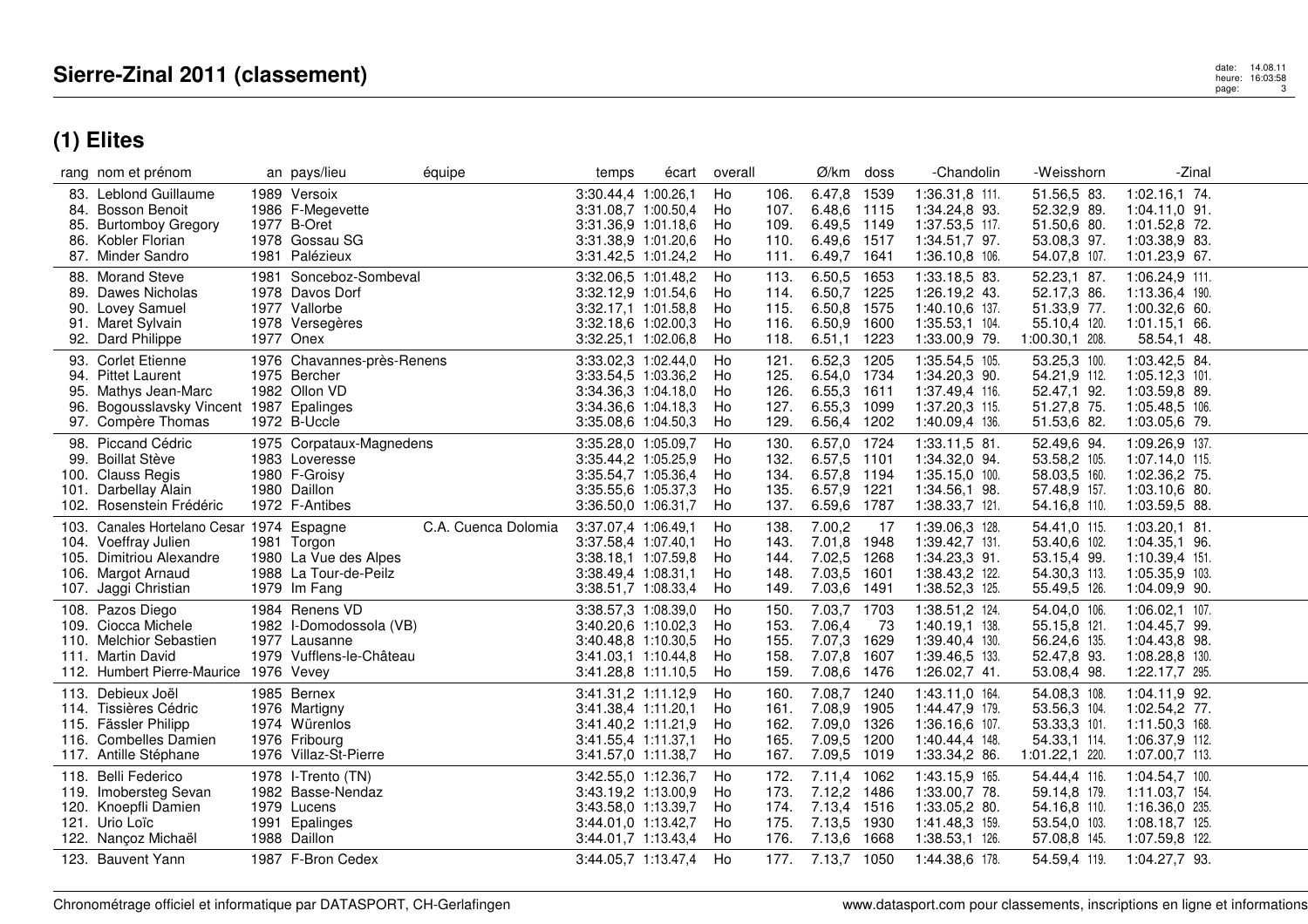|      | rang nom et prénom                                                                                                       | an pays/lieu                                                                                                | équipe | temps                                                                                                           | écart | overall                     |                                      | $\emptyset$ /km doss                                                    |              | -Chandolin                                                                               | -Weisshorn                                                                       | -Zinal                                                                                 |  |
|------|--------------------------------------------------------------------------------------------------------------------------|-------------------------------------------------------------------------------------------------------------|--------|-----------------------------------------------------------------------------------------------------------------|-------|-----------------------------|--------------------------------------|-------------------------------------------------------------------------|--------------|------------------------------------------------------------------------------------------|----------------------------------------------------------------------------------|----------------------------------------------------------------------------------------|--|
|      | 124. Rouiller David<br>125. Maibach Joel<br>126. Streit Patrick<br>127. Heritier Remy<br>128. Nüß Martin                 | 1976 Champéry<br>1984 Jouxtens-Mézery<br>1975 Chez-le-Bart<br>1985 Savièse<br>1974 D-Berchtesgaden          |        | 3:44.16,5 1:13.58,2<br>3:44.40.2 1:14.21.9<br>3:45.05,1 1:14.46,8<br>3:45.27,5 1:15.09,2<br>3:45.48,0 1:15.29,7 |       | Ho<br>Ho<br>Ho<br>Ho<br>Ho  | 178.<br>181.<br>182.<br>183.<br>184. | 7.14,0 1792<br>7.14,8 1592<br>7.15,6 2032<br>7.16,3<br>7.17,0 1681      | 2146         | 1:36.38,0 112.<br>1:40.31,6 143.<br>1:39.09,7 129.<br>1:39.45.0 132.<br>1:37.16,0 114.   | 59.53,9 196.<br>57.03.8 144.<br>56.17,5 134.<br>54.58,1 118.<br>52.54,8 95.      | 1:07.44,6 120.<br>1:07.04.8 114.<br>1:09.37,9 142.<br>1:10.44,4 152<br>1:15.37,2 218.  |  |
| 129. | <b>Borrmann David</b><br>130. Pasquier Christophe<br>131. Kolly Stéphane<br>132. Crettaz Samuel<br>133. Betrisey Mathias | 1976 Montreux<br>1980 Sâles (Gruyère)<br>1972 Prilly<br>1980 Evolène<br>1978 Crans-Montana                  |        | 3:45.52,8 1:15.34,5<br>3:46.25,4 1:16.07,1<br>3:47.41.2 1:17.22.9<br>3:47.42,6 1:17.24,3<br>3:47.46,4 1:17.28,1 |       | Ho<br>Ho<br>Ho<br>Ho<br>Ho  | 185.<br>187.<br>193.<br>194.<br>195. | 7.17,1<br>7.18,2 1698<br>7.20,6 5829<br>7.20,7 1209<br>7.20,8 2005      | 2161         | 1:38.47,2 123.<br>1:40.06,2 135.<br>1:32.38,8 72.<br>1:33.29,4 84.<br>1:41.38,7 157.     | 55.46,2 124.<br>55.50,8 127.<br>56.27,1 136.<br>1:01.41,4 227.<br>58.21,1 166.   | 1:11.19,4 158.<br>1:10.28,4 149.<br>1:18.35,3 259.<br>1:12.31,8 175.<br>1:07.46,6 121. |  |
|      | 134. Greter Cvrill<br>135. Bonvin Mathieu<br>136. Lucas George<br>137. Journot Nicolas<br>138. Gertsch Marcel            | 1982 Schwyz<br>1988 Lens<br>1978 Genève<br>1984 Lausanne<br>1978 Unterseen                                  |        | 3:48.01,3 1:17.43,0<br>3:49.16,8 1:18.58,5<br>3:49.24,8 1:19.06,5<br>3:49.28.0 1:19.09.7<br>3:49.33,3 1:19.15,0 |       | Ho<br>Ho<br>Ho<br>Ho<br>Ho  | 197.<br>199.<br>201.<br>202.<br>203. | 7.21,3<br>7.23,7 1109<br>7.24,0 1578<br>7.24,1 1502<br>7.24,3 2016      | 1420         | 1:42.39,2 161.<br>1:44.55,5 181.<br>1:45.45.1 189.<br>1:41.32,3 155.<br>1:36.22,0 109.   | 55.47,8 125.<br>57.57,0 158.<br>55.59,9 131.<br>57.24,2 149.<br>55.26,7 122.     | 1:09.34,3 139.<br>1:06.24,3 110.<br>1:07.39,8 118.<br>1:10.31,5 150.<br>1:17.44,6 247. |  |
|      | 139. Udriot Philippe<br>140. Morton David<br>141. Lagger Grégoire<br>142. Baldassarre Romain<br>143. Scheidegger David   | 1990 Massongex<br>1973 GB-Stockport<br>1972 Genève<br>1990 F-Publier<br>1978 Bévilard                       |        | 3:49.44.8 1:19.26.5<br>3:49.47,7 1:19.29,4<br>3:49.47,8 1:19.29,5<br>3:50.08,8 1:19.50,5<br>3:50.51,9 1:20.33,6 |       | Ho<br>Ho<br>Ho<br>Ho<br>Ho  | 204.<br>205.<br>206.<br>207.<br>212. | 7.24,6 1926<br>7.24,7 1658<br>7.24,7 2019<br>7.25,4 1034<br>7.26,8 1822 |              | 1:38.33,5 120.<br>1:47.30,4 203.<br>1:44.38,0 177.<br>1:38.24,8 119.<br>1:40.51,3 149.   | 1:00.14.0 203.<br>56.57,1 142.<br>56.41,2 140.<br>58.10,4 163.<br>56.40,7 139.   | 1:10.57,3 153.<br>1:05.20,2 102.<br>1:08.28,6 128.<br>1:13.33,6 189.<br>1:13.19,9 186. |  |
|      | 144. Montauze Jeremy<br>145. Melly Cédric<br>146. Detorrenté Stéphane<br>147. Schnyder Yann<br>148. Silva Ernesto        | 1978 F-Seynod<br>1981 Sierre<br>1973 Martigny<br>1979 Genève<br>1979 S-Lund                                 |        | 3:51.10,5 1:20.52,2<br>3:51.42,1 1:21.23,8<br>3:52.18.9 1:22.00.6<br>3:52.33,4 1:22.15,1<br>3:52.55,7 1:22.37,4 |       | Ho<br>Ho<br>Ho<br>Ho<br>Ho  | 213.<br>215.<br>220.<br>221.<br>222. | 7.27,4 1647<br>7.28,4 2148<br>7.29,6 1264<br>7.30,1 1841<br>7.30,8 1862 |              | 1:35.18,6 101.<br>1:45.14.8 186.<br>1:41.15,4 151.<br>1:38.17,6 118.<br>1:44.10,0 169.   | 58.09,6 162.<br>57.38,0 152.<br>1:01.42,8 229.<br>1:01.30,9 222.<br>57.17,4 147. | 1:17.42,3 246.<br>1:08.49,3 132.<br>1:09.20.7 135.<br>1:12.44,9 178.<br>1:11.28,3 160. |  |
|      | 149. Bourriez David<br>150. Rios Andreu<br>151. Wever Nander<br>152. Tamchyna Petr<br>153. Lobry Benoit                  | 1972 Petit-Lancy<br>1980 E-Sant Cugat Del Valles<br>1982 Davos Platz<br>1981 CZ-Turany<br>1975 F-Lambersart |        | 3:53.14,2 1:22.55,9<br>3:53.37,2 1:23.18,9<br>3:53.37,4 1:23.19,1<br>3:54.00.4 1:23.42.1<br>3:54.03,6 1:23.45,3 |       | Ho<br>Ho<br>Ho<br>Ho<br>Ho  | 223.<br>226.<br>227.<br>232.<br>233. | 7.31,4 1122<br>7.32,1<br>7.32,1<br>7.32,9 1892<br>7.33,0 1569           | 1776<br>2039 | 1:33.31,7 85.<br>1:51.29,5 239.<br>1:41.20,2 153.<br>1:48.55,8 212.<br>1:51.30,4 240.    | 56.40,2 138.<br>57.30,0 150.<br>56.12,7 132.<br>56.38,7 137.<br>54.50,2 117.     | 1:23.02,3 303.<br>1:04.37,7 97.<br>1:16.04,5 223.<br>1:08.25,9 127.<br>1:07.43,0 119.  |  |
|      | 154. Gonus Alain<br>155. Ferguson Rory<br>156. Lederer François<br>157. Samuel Gilles<br>158. Josse Bertrand             | 1973 Sierre<br>1979 GB-London<br>1977 Zürich<br>1978 Lucens<br>1982 B-Gozée                                 |        | 3:54.14,4 1:23.56,1<br>3:54.22,2 1:24.03,9<br>3:54.26,0 1:24.07,7<br>3:54.30,5 1:24.12,2<br>3:54.46,8 1:24.28,5 |       | Ho<br>Ho<br>Ho<br>Ho<br>Ho  | 236.<br>237.<br>238.<br>240.<br>241. | 7.33,3 1408<br>7.33,6 1334<br>7.33,7 2071<br>7.33,8 1807<br>7.34,4 1501 |              | 1:46.01,5 192.<br>1:45.20,0 187.<br>1:46.11,0 194.<br>1:48.20,3 207.<br>1:50.44,5 233.   | 59.44,3 192.<br>59.36,1 189.<br>56.47,1 141.<br>56.15.6 133.<br>55.40,1 123.     | 1:08.28,6 128.<br>1:09.26.1 136.<br>1:11.27,9 159.<br>1:09.54,6 144.<br>1:08.22,2 126. |  |
|      | 159. Queloz Stéphane<br>160. Spencer Andrew<br>161. Blanc Pierre<br>162. Cottier Damian<br>163. Liboà Martial            | 1977 Le Noirmont<br>1975 Château-d'Oex<br>1977 F-Ceyrat<br>1985 Im Fang<br>1972 F-Digne les Bains           |        | 3:54.48,8 1:24.30,5<br>3:55.01,4 1:24.43,1<br>3:55.02,2 1:24.43,9<br>3:55.03,4 1:24.45,1<br>3:55.13,0 1:24.54,7 |       | Ho<br>Ho<br>Ho.<br>Ho<br>Ho | 243.<br>244.<br>246.<br>247.<br>249. | 7.34,4<br>7.34,8 2120<br>7.34,9 1092<br>7.34,9 1207<br>7.35,2 1561      | 1749         | 1:45.30,1 188.<br>1:41.19.7 152.<br>1:40.24,8 141.<br>1:44.50,3 180.<br>$1:41.13,1$ 150. | 59.13,1 178.<br>57.38,6 154.<br>55.52,9 128.<br>58.04,4 161.<br>55.58,7 129.     | 1:10.05,6 147.<br>1:16.03.1 222.<br>1:18.44,5 260.<br>1:12.08,7 172.<br>1:18.01,2 254. |  |
|      | 164. Vieille Mecet Fabien                                                                                                | 1973 F-Bannans                                                                                              |        | 3:55.13,1 1:24.54,8                                                                                             |       | Ho                          | 250.                                 | 7.35,2 1944                                                             |              | 1:40.27,4 142.                                                                           | 59.05,3 175.                                                                     | 1:15.40,4 219.                                                                         |  |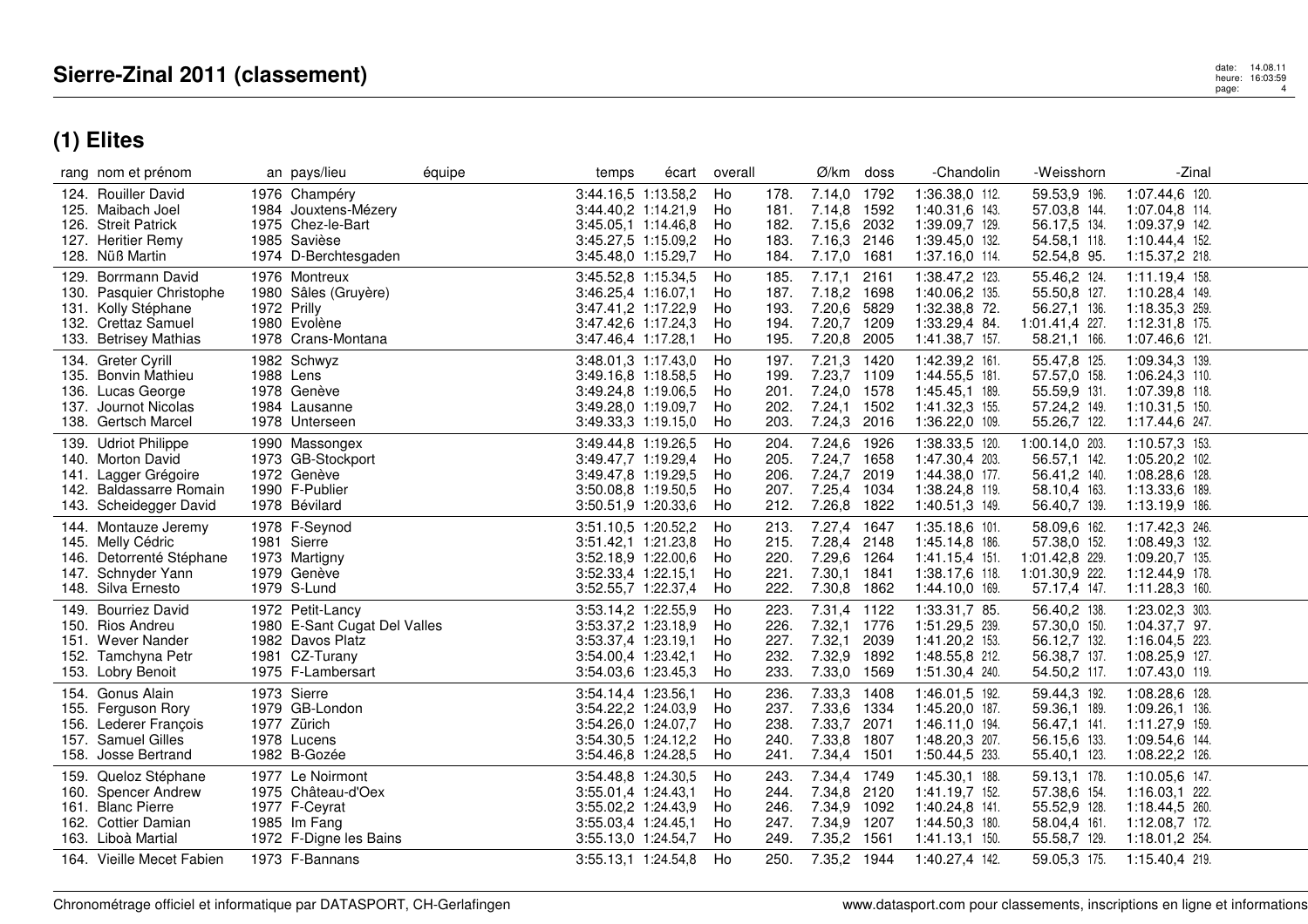|              | rang nom et prénom                                                                                                                          |             | an pays/lieu                                                                                             | équipe                                            | temps                                                                                                           | écart | overall                    |                                      | Ø/km                                                                    | doss         | -Chandolin                                                                             | -Weisshorn                                                                           | -Zinal                                                                                     |  |
|--------------|---------------------------------------------------------------------------------------------------------------------------------------------|-------------|----------------------------------------------------------------------------------------------------------|---------------------------------------------------|-----------------------------------------------------------------------------------------------------------------|-------|----------------------------|--------------------------------------|-------------------------------------------------------------------------|--------------|----------------------------------------------------------------------------------------|--------------------------------------------------------------------------------------|--------------------------------------------------------------------------------------------|--|
|              | 165. Galdos Gorka<br>166. Brand Lars<br>167. Guex Jonas<br>168. Raggi Sylvain<br>169. Chauveau Raphael                                      | 1972 Zug    | 1980 Lausanne<br>1989 Allaman<br>1980 Ecublens VD<br>1984 F-Lugrin                                       |                                                   | 3:55.29,9 1:25.11,6<br>3:55.52,1 1:25.33,8<br>3:56.16,8 1:25.58,5<br>3:56.23,1 1:26.04,8<br>3:56.42,8 1:26.24,5 |       | Ho<br>Ho<br>Ho<br>Ho<br>Ho | 252.<br>253.<br>254.<br>255.<br>256. | 7.35,8 1367<br>7.36,5 1127<br>7.37,3 1426<br>7.37,5<br>7.38,1 1181      | 1752         | 1:47.13,9 198.<br>1:41.55,4 160.<br>1:49.08,6 215.<br>1:42.52,8 163.<br>1:45.09,8 183. | 58.31,2 167.<br>57.43,7 155.<br>56.59,7 143.<br>59.12,6 177.<br>1:00.01,3 199.       | 1:09.44,8 143.<br>1:16.13,0 227.<br>1:10.08,5 148.<br>1:14.17,7 197.<br>1:11.31,7 163.     |  |
| 170.<br>173. | Germanier Stéphane<br>171. Buchs Eric<br>172. Magnin Olivier<br><b>Brodard David</b><br>174. Gianoli Thomas                                 | 1980 Riaz   | 1975 Vétroz<br>1975 La Tour-de-Trême<br>1991 La Roche FR<br>1973 l-Sondrio                               | Marathon Club Sondrio 3:56.56,4 1:26.38,1         | 3:56.52,0 1:26.33,7<br>3:56.52,3 1:26.34,0<br>3:56.52,5 1:26.34,2<br>3:56.52,7 1:26.34,4                        |       | Ho<br>Ho<br>Ho<br>Ho<br>Ho | 260.<br>261.<br>262.<br>263.<br>265. | 7.38,4 1382<br>7.38,4<br>7.38,4 1590<br>7.38,4 1137<br>7.38,5           | 2106<br>82   | 1:45.46,2 191.<br>1:40.34,8 145.<br>1:40.34,4 144.<br>1:45.05,4 182.<br>1:40.23,3 140. | 59.05,4 176.<br>59.32,7 187.<br>59.28,9 184.<br>1:00.04,1 200.<br>1:01.51.9 232.     | 1:12.00,4 170.<br>1:16.44,8 236.<br>1:16.49,2 237.<br>1:11.43,2 166.<br>1:14.41,2 203.     |  |
|              | 175. Mazzucco Steve<br>176. Christinet Fabien<br>177. De Hemptinne Ferdinand 1980 B-Bruxelles<br>178. Bedognè Bruno<br>179. Sauvaget Arnaud |             | 1985 Lausanne<br>1980 Pampigny<br>1977 I-Bormio (SO)<br>1985 Fontainemelon                               | Club Atletica Alta Valtellina 3:57.53,5 1:27.35,2 | 3:57.23,8 1:27.05,5<br>3:57.30,2 1:27.11,9<br>3:57.51,4 1:27.33,1<br>3:58.02,1 1:27.43,8                        |       | Ho<br>Ho<br>Ho<br>Ho<br>Ho | 266.<br>267.<br>268.<br>269.<br>271. | 7.39,4 1623<br>7.39,6 1190<br>7.40,3<br>7.40,4 1057<br>7.40,7 1813      | 1231         | 1:40.03,0 134.<br>1:44.24,6 173.<br>1:48.41,4 209.<br>1:41.35,9 156.<br>1:47.23,3 201. | 1:02.54,4 247.<br>1:00.28,6 207.<br>57.38,4 153.<br>55.58,8 130.<br>58.50,9 173.     | 1:14.26,4 198.<br>1:12.37,0 176.<br>1:11.31,6 162.<br>1:20.18,8 276.<br>1:11.47,9 167.     |  |
|              | 180. Weidmann Alain<br>181. Pochon Patrick<br>182. Giani Fabio<br>183. Broillet Christian<br>184. Pitteloud David                           | 1986 Vex    | 1986 Valeyres-sous-Rances<br>1975 Monthey<br>1974 l-Crevoladossola (VB)<br>1975 Rossens FR               |                                                   | 3:58.02,2 1:27.43,9<br>3:58.21,7 1:28.03,4<br>3:58.38,2 1:28.19,9<br>3:58.52,0 1:28.33,7<br>3:58.57,9 1:28.39,6 |       | Ho<br>Ho<br>Ho<br>Ho<br>Ho | 272.<br>273.<br>276.<br>277.<br>278. | 7.40,7<br>7.41,3<br>7.41,8 1391<br>7.42,3 1139<br>7.42,5 2126           | 2038<br>2027 | 1:44.10,9 170.<br>1:50.34,9 232.<br>1:49.06,3 213.<br>1:49.26,8 218.<br>1:52.24,3 247. | 59.18,3 181.<br>58.18,0 164.<br>59.26,8 183.<br>1:00.40.0 212.<br>58.18,8 165.       | 1:14.33,0 200.<br>1:09.28,8 138.<br>1:10.05,1 146.<br>1:08.45,2 131.<br>1:08.14,8 123.     |  |
|              | 185. Jackson Malcolm<br>186. Suchet David<br>187. Lugeon Blaise<br>188. Jaunin Christian<br>189. Roggo Florent                              | 1977 Prilly | 1975 GB-London<br>1983 Yverdon-les-Bains<br>1976 Nyon<br>1987 Ecublens VD                                |                                                   | 3:58.59,1 1:28.40,8<br>3:59.29,7 1:29.11,4<br>3:59.38.5 1:29.20.2<br>3:59.45,1 1:29.26,8<br>3:59.52,5 1:29.34,2 |       | Ho<br>Ho<br>Ho<br>Ho<br>Ho | 279.<br>281.<br>282.<br>283.<br>284. | 7.42,5 2135<br>7.43,5 1881<br>7.43,8 1580<br>7.44,0 1493<br>7.44,2 1781 |              | 1:44.29,1 174.<br>1:49.45,1 222.<br>1:41.21,4 154.<br>1:43.36,7 167.<br>1:46.07,5 193. | 57.17,3 146.<br>57.20,0 148.<br>58.35,7 169.<br>59.59,5 198.<br>57.31,9 151.         | 1:17.12,7 242.<br>1:12.24,6 174.<br>1:19.41.4 269.<br>1:16.08,9 225.<br>1:16.13,1 228.     |  |
| 193.         | 190. De Sainte Marie Sébastien 1982 Lausanne<br>191. Testuz Christian<br>192. Denis Olivier<br>Orsal Guillaume<br>194. Allimann Marcel      |             | 1976 Cugy VD<br>1975 F-Reignier<br>1977 F-Paris<br>1973 Chézard-St-Martin                                |                                                   | 4:00.00,2 1:29.41,9<br>4:00.13,0 1:29.54,7<br>4:00.29,9 1:30.11,6<br>4:00.54,4 1:30.36,1<br>4:00.57,7 1:30.39,4 |       | Ho<br>Ho<br>Ho<br>Ho<br>Ho | 285.<br>287.<br>289.<br>290.<br>291. | 7.44,5<br>7.44,9<br>7.45,4 1254<br>7.46,2 1687<br>7.46,3 1014           | 2056<br>1896 | 1:44.34,7 175.<br>1:45.45,5 190.<br>1:46.30,7 195.<br>1:47.20,3 200.<br>1:40.19,2 139. | 58.35,5 168.<br>59.51,9 195.<br>1:00.39,7 211.<br>58.41,6 171.<br>1:05.20,4 292.     | 1:16.50,0 238.<br>1:14.35,6 201.<br>1:13.19,5 185.<br>1:14.52,5 206.<br>$1:15.18,1$ 213.   |  |
| 195.<br>199. | Waegeli Olivier<br>196. Kalbermatten Stève<br>197. Chosson Nicolas<br>198. O'Donnell Rory<br><b>Bonjour Michael</b>                         |             | 1979 Carouge GE<br>1979 St-Martin FR<br>1974 F-Peron<br>1982 GB-Caernanrfon<br>1980 Neuchâtel            |                                                   | 4:00.59,7 1:30.41,4<br>4:01.01.6 1:30.43.3<br>4:01.42,0 1:31.23,7<br>4:01.51,8 1:31.33,5<br>4:01.59,6 1:31.41,3 |       | Ho<br>Ho<br>Ho<br>Ho<br>Ho | 292.<br>293.<br>296.<br>297.<br>300. | 7.46,4 1955<br>7.46,5 1504<br>7.47,8 1188<br>7.48.1 1683<br>7.48,3 1104 |              | 1:49.43,6 221.<br>1:47.15.6 199.<br>1:48.52,3 211.<br>1:51.35,7 241.<br>1:44.23,0 172. | 1:00.05,2 201.<br>1:02.38,2 243.<br>58.38,6 170.<br>1:00.56.5 214.<br>1:03.44,7 260. | $1:11.10,9$ 156.<br>1:11.07.8 155.<br>$1:14.11,1$ 196.<br>1:09.19,6 134.<br>1:13.51,9 193. |  |
| 200.         | Waser Jerome<br>201. Delannoy Thomas<br>202. Saya Rafaël<br>203. Rochat Alexis<br>204. Renaud Gilles                                        |             | 1977 Chavannes-près-Renens<br>1981 F-Lyon<br>1986 Belmont-Lausanne<br>1982 Nyon<br>1972 La Vue des Alpes |                                                   | 4:02.08,4 1:31.50,1<br>4:02.39,2 1:32.20,9<br>4:02.57,0 1:32.38,7<br>4:02.58,1 1:32.39,8<br>4:03.11,3 1:32.53,0 |       | Ho<br>Ho<br>Ho<br>Ho<br>Ho | 303.<br>305.<br>309.<br>310.<br>312. | 7.48,6<br>7.49.6 1248<br>7.50,2 1816<br>7.50,2 1779<br>7.50,6 1765      | 1961         | 1:47.05,2 196.<br>1:52.42,3 248.<br>1:43.31,2 166.<br>1:49.48,5 223.<br>1:53.29,3 252. | 1:00.34,2 209.<br>1:00.20,5 204.<br>1:03.03,4 249.<br>57.57,9 159.<br>59.46,2 194.   | 1:14.29,0 199.<br>1:09.36,4 141.<br>1:16.22,4 229.<br>$1:15.11,7$ 211.<br>1:09.55,8 145.   |  |
|              | 205. Lehner Thomas                                                                                                                          |             | 1976 Blatten (Lötschen)                                                                                  |                                                   | 4:03.11,4 1:32.53,1                                                                                             |       | Ho                         | 313.                                 | 7.50,6 1546                                                             |              | $1:44.15,1$ 171.                                                                       | $1:01.04,5$ 217.                                                                     | 1:17.51.8 249.                                                                             |  |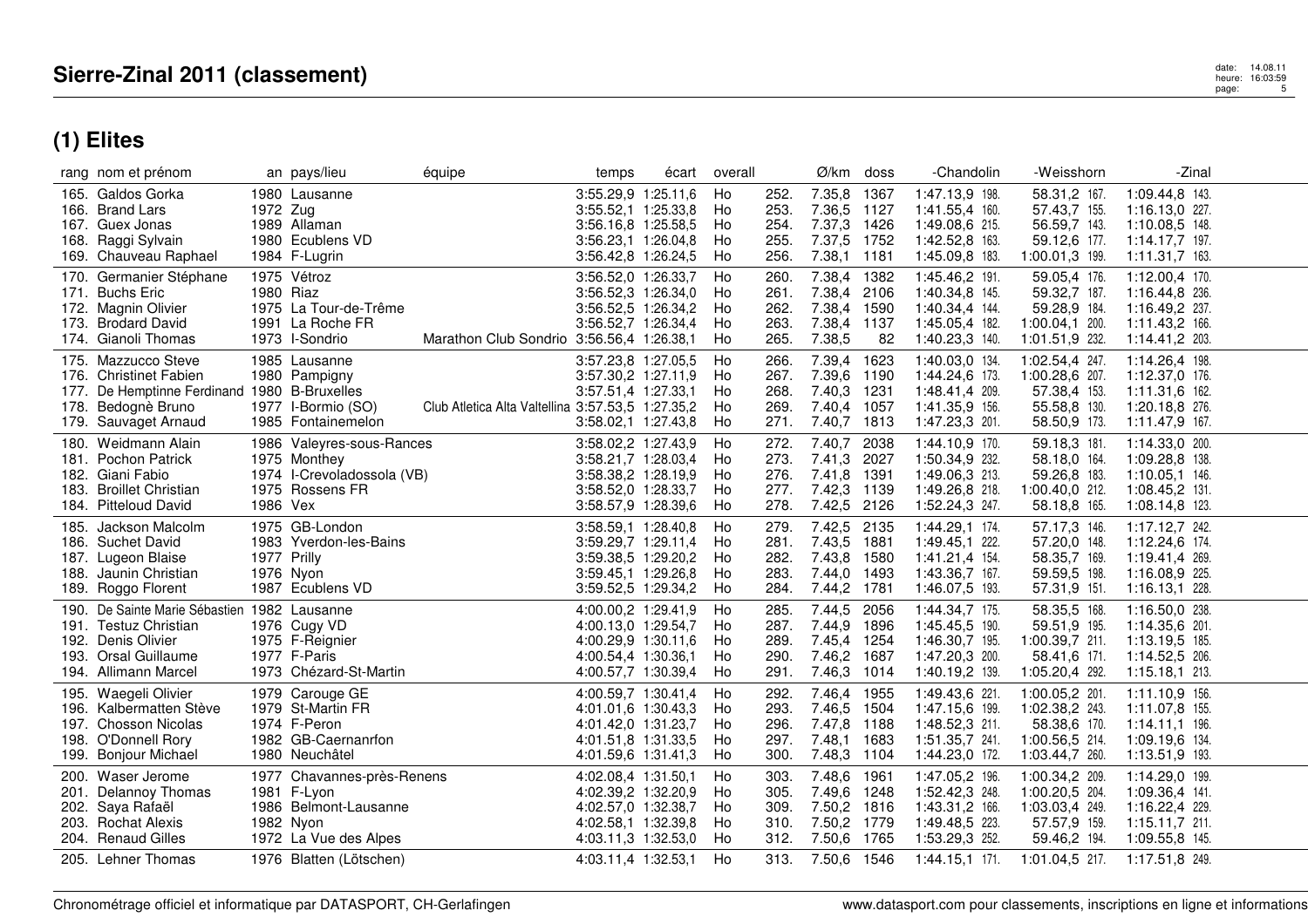|              | rang nom et prénom                                                                                                                   |            | an pays/lieu                                                                                                         | équipe | temps                                                                                                           | écart | overall                    |                                      | Ø/km                                                                    | doss                         | -Chandolin                                                                             | -Weisshorn                                                                               | -Zinal                                                                                   |  |
|--------------|--------------------------------------------------------------------------------------------------------------------------------------|------------|----------------------------------------------------------------------------------------------------------------------|--------|-----------------------------------------------------------------------------------------------------------------|-------|----------------------------|--------------------------------------|-------------------------------------------------------------------------|------------------------------|----------------------------------------------------------------------------------------|------------------------------------------------------------------------------------------|------------------------------------------------------------------------------------------|--|
|              | 206. Verdan Christophe<br>207. Dupuy Jean-Guillaume<br>208. Vial Julien<br>209. Orjuela Juan David<br>210. Roulin Gérard             | 1982 Sion  | 1979 Renens VD<br>1980 F-Landevant<br>1985 COL-Bogot<br>1973 Treyvaux                                                |        | 4:03.21,4 1:33.03,1<br>4:03.48,3 1:33.30,0<br>4:03.52,8 1:33.34,5<br>4:04.00,2 1:33.41,9<br>4:04.30,2 1:34.11,9 |       | Ho<br>Ho<br>Ho<br>Ho<br>Ho | 314.<br>317.<br>318.<br>319.<br>321. | 7.51,0 1938<br>7.51,8 1294<br>7.52,0 2037<br>7.52,2<br>7.53,2 1795      | 43                           | 1:57.28,6 295.<br>1:45.14,6 185.<br>1:48.18,8 206.<br>1:50.26,5 231.<br>1:53.50,4 259. | 59.35,9 188.<br>1:02.09,8 234.<br>1:02.46,2 246.<br>59.29,8 185.<br>58.57,6 174.         | 1:06.16,9 109.<br>1:16.23,9 230.<br>1:12.47,8 179.<br>1:14.03,9 195.<br>1:11.42,2 165.   |  |
| 211.         | Guenter Stéphane<br>212. Schroeter Julien<br>213. Bläuer Alexandre<br>214. Longbottom Chris<br>215. Raggi Lucas                      | 1975 Fully | 1972 Einigen<br>1977 Grimisuat<br>1972 Moutier<br>1983 Bussigny-près-Lausanne                                        |        | 4:04.36,7 1:34.18,4<br>4:04.39,5 1:34.21,2<br>4:05.14,1 1:34.55,8<br>4:06.09,4 1:35.51,1<br>4:06.28,5 1:36.10,2 |       | Ho<br>Ho<br>Ho<br>Ho<br>Ho | 322.<br>324.<br>331.<br>336.<br>338. | 7.53,4 1425<br>7.53,5 1843<br>7.54,6 1093<br>7.56,4 1570<br>7.57,0 1751 |                              | 1:47.34,3 204.<br>1:42.39,5 162.<br>1:53.31,1 254.<br>1:53.20,7 251.<br>1:50.11,3 227. | 1:01.31,5 223.<br>59.31,8 186.<br>59.38,9 190.<br>58.47,8 172.<br>1:01.40,6 226.         | 1:15.30,9 217.<br>1:22.28,2 298.<br>$1:12.04,1$ 171.<br>1:14.00,9 194.<br>1:14.36,6 202. |  |
|              | 216. Edwards Robert<br>217. Demierre Thomas<br>218. Frechin Mathieu<br>219. Souchet Samuel<br>220. Wallens Jonas                     |            | 1974 GB-Waterlooville<br>1984 Vevey<br>1983 Volketswil<br>1985 F-Ugine<br>1990 Haute-Nendaz                          |        | 4:06.37,1 1:36.18,8<br>4:06.57,9 1:36.39,6<br>4:07.10,2 1:36.51,9<br>4:07.16,4 1:36.58,1<br>4:07.24,4 1:37.06,1 |       | Ho<br>Ho<br>Ho<br>Ho<br>Ho | 340.<br>342.<br>343.<br>344.<br>345. | 7.57,3<br>7.57,9 1253<br>7.58,3<br>7.58,5 1870<br>7.58,8 1957           | 2013<br>1354                 | 1:50.17,6 229.<br>1:49.40,6 220.<br>1:49.24,8 217.<br>1:40.41,3 146.<br>1:51.09,3 236. | 1:01.26,9 221.<br>59.40,6 191.<br>1:01.34,7 224.<br>1:04.01,7 266.<br>1:02.27,1 238.     | 1:14.52,6 207.<br>1:17.36,7 245.<br>1:16.10,7 226.<br>1:22.33,4 301.<br>1:13.48,0 192.   |  |
| 221.<br>223. | Vouillamoz Alexandre<br>222. Pagani Stéphane<br>Jacquemettaz Christophe 1981 Leytron<br>224. Geebelen Emmanuel<br>225. Godio Alberto |            | 1974 Martigny<br>1974 Les Acacias<br>1977 Plan-les-Ouates<br>1978 I-Trontano (VB)                                    |        | 4:07.25,7 1:37.07,4<br>4:07.43,8 1:37.25,5<br>4:08.13,6 1:37.55,3<br>4:08.16,0 1:37.57,7<br>4:08.21,6 1:38.03,3 |       | Ho<br>Ho<br>Ho<br>Ho<br>Ho | 346.<br>348.<br>349.<br>350.<br>351. | 7.58,8<br>7.59,4 1690<br>8.00,4<br>8.00,5<br>8.00,6                     | 1953<br>1489<br>1374<br>1406 | 1:53.49,6 258.<br>1:51.09,0 235.<br>1:44.37,3 176.<br>1:49.30,6 219.<br>1:56.13,0 282. | 1:02.18,8 236.<br>1:03.42,4 259.<br>1:02.28,7 239.<br>1:03.45,7 261.<br>59.45,6 193.     | 1:11.17,3 157.<br>1:12.52,4 180.<br>1:21.07,6 282.<br>1:14.59,7 208.<br>1:12.23,0 173.   |  |
|              | 226. Holenweg Markus<br>227. De Micheli Paul<br>228. Matasci Luca<br>229. Wirz Sébastien<br>230. Zeiter Olivier                      | 1974 Bex   | 1972 Attiswil<br>1973 St-Légier-La Chiésaz<br>1990 Tenero<br>1979 Genolier                                           |        | 4:08.29,2 1:38.10,9<br>4:08.37,7 1:38.19,4<br>4:08.37,9 1:38.19,6<br>4:08.48,6 1:38.30,3<br>4:09.24,8 1:39.06,5 |       | Ho<br>Ho<br>Ho<br>Ho<br>Ho | 352.<br>353.<br>354.<br>356.<br>357. | 8.00,9<br>8.01,2<br>8.01,2 1610<br>8.01,5<br>8.02,7                     | 1468<br>2009<br>2125<br>1995 | 1:52.45,0 249.<br>1:49.07.4 214.<br>1:54.46,0 264.<br>1:50.10,8 226.<br>1:48.39,5 208. | 59.17,9 180.<br>1:04.01.9 267.<br>1:00.49,1 213.<br>1:03.08,5 252.<br>1:01.14,7 219.     | 1:16.26,3 231.<br>1:15.28,4 215.<br>1:13.02,8 183.<br>1:15.29,3 216.<br>1:19.30,6 265.   |  |
| 234.         | 231. Turrillot Eloi<br>232. Balon-Perin Laurent<br>233. Gillieron Christian<br>De Cock Guillaume<br>235. Nourdin Gorian              |            | 1987 F-Megeve<br>1977 B-Rosières<br>1983 Chevilly<br>1985 Roche VD<br>1976 Les Monts-de-Corsier                      |        | 4:09.39,7 1:39.21,4<br>4:10.02,0 1:39.43,7<br>4:10.02,8 1:39.44,5<br>4:10.03,7 1:39.45,4<br>4:10.12,4 1:39.54,1 |       | Ho<br>Ho<br>Ho<br>Ho<br>Ho | 359.<br>360.<br>361.<br>362.<br>365. | 8.03,2<br>8.03,9<br>8.03,9<br>8.03,9<br>8.04,2 1679                     | 1925<br>2050<br>2062<br>1229 | 1:49.11,0 216.<br>1:55.49,4 275.<br>1:44.00,2 168.<br>1:41.40,6 158.<br>1:53.36,6 257. | 1:00.28,4 206.<br>1:02.13,2 235.<br>1:05.23,4 293.<br>1:01.42,4 228.<br>1:00.27,1 205.   | 1:20.00,3 272.<br>1:11.59,4 169.<br>1:20.39,2 278.<br>1:26.40,7 343.<br>1:16.08,7 224.   |  |
|              | 236. Giuntoli Fabrizio<br>237. Romy Stéphane<br>238. Favre Guy<br>239. Dind Jean-Pierre<br>240. Leonardi Ugo                         |            | 1974 I-Santa Maria del Giudice (LU)<br>1981 Les Ponts-de-Martel<br>1975 Les Diablerets<br>1977 Blonay<br>1975 Airolo |        | 4:10.26,5 1:40.08,2<br>4:10.48.0 1:40.29.7<br>4:10.56,4 1:40.38,1<br>4:11.12,4 1:40.54,1<br>4:11.39,3 1:41.21,0 |       | Ho<br>Ho<br>Ho<br>Ho<br>Ho | 366.<br>368.<br>369.<br>372.<br>373. | 8.04,7<br>8.05,4 1784<br>8.05,6 1330<br>8.06,2<br>8.07,0                | 1403<br>1269<br>1550         | 1:55.08,1 267.<br>1:54.51,1 266.<br>1:50.04,3 225.<br>1:56.56,5 288.<br>1:54.22,4 263. | 1:03.48,6 262.<br>1:03.00.7 248.<br>1:06.06,5 306.<br>1:02.36,6 242.<br>$1:00.11,1$ 202. | 1:11.29,8 161.<br>$1:12.56,2$ 181.<br>1:14.45,6 205.<br>1:11.39,3 164.<br>1:17.05,8 239. |  |
| 241.         | Eggenschwiler Loïc<br>242. Bovier Serge<br>243. Gex Alex<br>244. Fournier Patrick<br>245. Grossenbacher Pascal                       | 1980 Sion  | 1989 Rebeuvelier<br>1977 Mex VS<br>1972 Plan-les-Ouates<br>1982 Neuchâtel                                            |        | 4:12.01,9 1:41.43,6<br>4:12.06,1 1:41.47,8<br>4:12.19,3 1:42.01,0<br>4:13.42.0 1:43.23.7<br>4:13.54,2 1:43.35,9 |       | Ho<br>Ho<br>Ho<br>Ho<br>Ho | 374.<br>375.<br>379.<br>384.<br>385. | 8.07,8<br>8.07,9<br>8.08,3 1386<br>8.11.0 1352<br>8.11,4 1422           | 1304<br>5180                 | 1:48.48,9 210.<br>2:02.09,1 345.<br>1:47.09,4 197.<br>1:47.42,3 205.<br>1:51.42,9 242. | 59.22,7 182.<br>1:00.56,7 216.<br>1:01.51,3 231.<br>1:08.34,8 334.<br>1:02.30,3 240.     | 1:23.50,3 318.<br>1:09.00,3 133.<br>1:23.18,6 311.<br>1:17.24,9 243.<br>1:19.41,0 268.   |  |
|              | 246. Borreguero Cédric                                                                                                               |            | 1988 Corcelles NE                                                                                                    |        | 4:14.37.9 1:44.19.6                                                                                             |       | Ho                         | 386.                                 | 8.12.8 1113                                                             |                              | 1:51.20,1 237.                                                                         | 1:05.25,8 294.                                                                           | 1:17.52,0 250.                                                                           |  |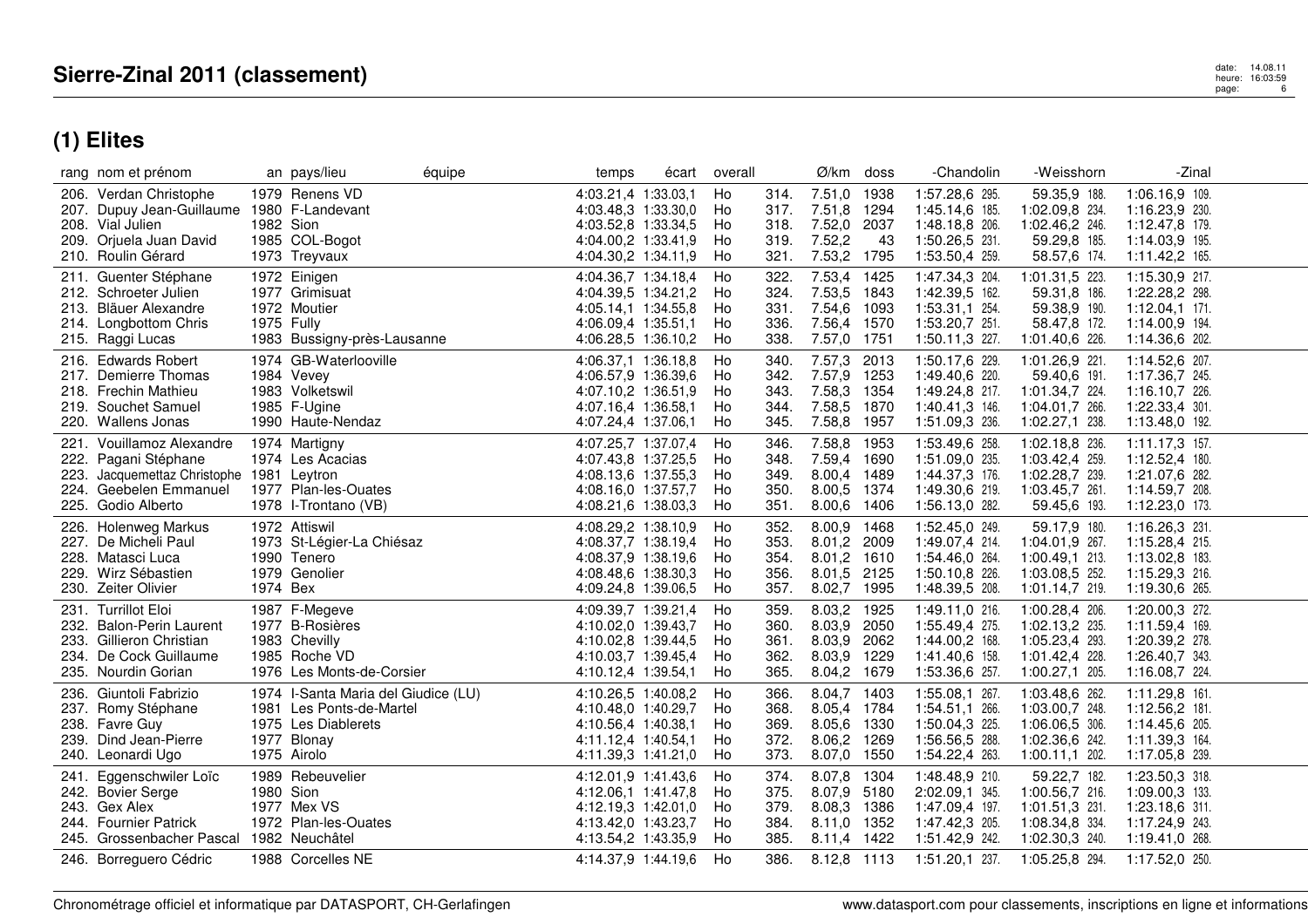|      | rang nom et prénom                                                                                                     |            | an pays/lieu                                                                                                    | équipe          | temps                                                                                                           | écart | overall                    |                                      | Ø/km                                                                    | doss                         | -Chandolin                                                                             | -Weisshorn                                                                             | -Zinal                                                                                   |  |
|------|------------------------------------------------------------------------------------------------------------------------|------------|-----------------------------------------------------------------------------------------------------------------|-----------------|-----------------------------------------------------------------------------------------------------------------|-------|----------------------------|--------------------------------------|-------------------------------------------------------------------------|------------------------------|----------------------------------------------------------------------------------------|----------------------------------------------------------------------------------------|------------------------------------------------------------------------------------------|--|
|      | 247. Frey Nicolas<br>248. Allaz Cedric<br>249. Etellin Cyril<br>250. Bruchez Jean-Yves<br>251. Legrand Lionel          |            | 1987 Bernex<br>1977 Saint-Barthelemy<br>1976 F-Villard Bonnot<br>1981 Riddes<br>1982 B-Verviers                 | Police cant. GE | 4:14.42,5 1:44.24,2<br>4:15.18,5 1:45.00,2<br>4:16.03,0 1:45.44,7<br>4:16.38.0 1:46.19.7<br>4:16.43,6 1:46.25,3 |       | Ho<br>Ho<br>Ho<br>Ho<br>Ho | 388.<br>390.<br>396.<br>399.<br>400. | 8.12,9<br>8.14,1<br>8.15,5 1318<br>8.16,7 1140<br>8.16,8 1545           | 1355<br>1012                 | 1:56.13,7 283.<br>1:50.03,8 224.<br>1:55.56,3 277.<br>1:58.36,6 304.<br>2:00.35,5 321. | 1:03.09,6 253.<br>1:06.06,7 307.<br>1:03.33,3 256.<br>1:02.44,6 245.<br>1:02.34,8 241. | 1:15.19,2 214.<br>1:19.08,0 262.<br>1:16.33,4 234.<br>1:15.16,8 212.<br>1:13.33,3 188.   |  |
|      | 252. Doolan Kristian<br>253. Perrier Alexandre<br>254. Eschmann Luc<br>255. Bugnon Frederic<br>256. Chadenson Marc     |            | 1978 Morges<br>1979 Aigle<br>1975 Savièse<br>1973 Lausanne<br>1985 F-Bormes les Mimosas                         |                 | 4:16.58.0 1:46.39.7<br>4:17.00.2 1:46.41.9<br>4:17.18,9 1:47.00,6<br>4:17.26,3 1:47.08,0<br>4:17.43.7 1:47.25.4 |       | Ho<br>Ho<br>Ho<br>Ho<br>Ho | 403.<br>404.<br>406.<br>407.<br>409. | 8.17,3<br>8.17,4 1715<br>8.18,0 1317<br>8.18,2 1143<br>8.18.8 1175      | 1275                         | 2:00.39,9 325.<br>1:52.06,5 244.<br>1:52.11,6 246.<br>1:55.29,7 272.<br>1:58.02,5 303. | 1:01.06,5 218.<br>1:04.53,4 282.<br>1:06.43,0 316.<br>1:04.47,0 278.<br>1:03.38,7 257. | 1:15.11,6 210.<br>1:20.00,3 272.<br>1:18.24,3 257.<br>1:17.09,6 241.<br>1:16.02,5 221.   |  |
|      | 257. Meinguet Dorian<br>258. Piolino Louis<br>259. Charbonnet Nicolas<br>260. Hogan Stephen<br>261. Fleury Nicolas     |            | 1986 B-Uccle<br>1991 Lausanne<br>1982 Basse-Nendaz<br>1979 Zürich<br>1973 Villars-sur-Glâne                     |                 | 4:18.01,8 1:47.43,5<br>4:18.02,3 1:47.44,0<br>4:18.51.3 1:48.33.0<br>4:19.33,2 1:49.14,9<br>4:19.49,3 1:49.31,0 |       | Ho<br>Ho<br>Ho<br>Ho<br>Ho | 410.<br>411.<br>417.<br>421.<br>424. | 8.19.4 1627<br>8.19,4 1729<br>8.21,0 1177<br>8.22,3 1467<br>8.22,8 1341 |                              | 2:03.19,4 355.<br>2:01.14,2 337.<br>2:02.11,4 346.<br>1:52.08.3 245.<br>1:51.45,0 243. | 1:05.07,9 287.<br>1:03.06,3 251.<br>1:01.35,8 225.<br>1:03.17,3 254.<br>1:06.21,6 309. | 1:09.34,5 140.<br>1:13.41,8 191.<br>1:15.04,1 209.<br>1:24.07,6 321.<br>1:21.42,7 287.   |  |
|      | 262. Lucas Tom<br>263. Bosshard Bernhard<br>264. Vertonghen Yves<br>265. Brodard Jean-Francois<br>266. Dedenis Mickael |            | 1975 Genève<br>1976 Lausanne<br>1972 B-Merchtem<br>1972 Treyvaux<br>1982 Genève                                 |                 | 4:20.12,1 1:49.53,8<br>4:20.46,2 1:50.27,9<br>4:20.48.0 1:50.29.7<br>4:20.48,3 1:50.30,0<br>4:20.50,3 1:50.32,0 |       | Ho<br>Ho<br>Ho<br>Ho<br>Ho | 425.<br>427.<br>428.<br>429.<br>431. | 8.23,6 1579<br>8.24,7 1114<br>8.24,7 1941<br>8.24,7 1138<br>8.24,8      | 1244                         | 1:55.57,7 279.<br>1:58.38,2 305.<br>1:57.23,7 293.<br>1:53.36,1 256.<br>1:57.54,1 301. | 1:02.25,7 237.<br>1:04.19,4 272.<br>1:02.39,7 244.<br>1:04.07,2 268.<br>1:04.56,2 283. | 1:21.48,7 288.<br>1:17.48,6 248.<br>1:20.44,6 279.<br>1:23.05,0 305.<br>$1:18.00,0$ 253. |  |
|      | 267. Trebillod Christophe<br>268. Holzer Richard<br>269. Bagnariol Julien<br>270. Favi Claudio<br>271. Kopp Jérôme     |            | 1973 F-Bonneville<br>1972 Rebeuvelier<br>1985 F-Thonon les Bains<br>1980 Ollon VD<br>1980 Genève                |                 | 4:21.03.3 1:50.45.0<br>4:21.59,0 1:51.40,7<br>4:22.05.6 1:51.47.3<br>4:22.13,5 1:51.55,2<br>4:22.22,7 1:52.04,4 |       | Ho<br>Ho<br>Ho<br>Ho<br>Ho | 434.<br>436.<br>437.<br>438.<br>439. | 8.25,2 1915<br>8.27,0<br>8.27,2<br>8.27,5<br>8.27,8                     | 1469<br>2049<br>1328<br>1519 | 1:59.33,4 311.<br>2:00.53,7 333.<br>2:03.26,8 356.<br>2:01.25,6 340.<br>1:52.46,1 250. | 1:03.33,0 255.<br>1:04.36,8 275.<br>1:05.16,9 290.<br>1:03.38,7 257.<br>1:03.59,5 265. | 1:17.56,9 251.<br>1:16.28,5 232.<br>1:13.21,9 187.<br>1:17.09,2 240.<br>1:25.37,1 339.   |  |
| 273. | 272. Dutoit David<br><b>Ecoffey Marc</b><br>274. Rivals Jean-Paul<br>275. Walpen Sascha<br>276. Rattez Brice           | 1982 Pully | 1977 Juriens<br>1973 Corcelles NE<br>1976 Lausanne<br>1982 Termen                                               |                 | 4:22.26,3 1:52.08,0<br>4:22.45,2 1:52.26,9<br>4:22.59,5 1:52.41,2<br>4:23.14.5 1:52.56.2<br>4:23.14,6 1:52.56,3 |       | Ho<br>Ho<br>Ho<br>Ho<br>Ho | 440.<br>442.<br>445.<br>446.<br>447. | 8.27,9<br>8.28,5<br>8.29,0 1777<br>8.29,5<br>8.29,5 1755                | 1298<br>1301<br>2105         | 1:54.22,2 262.<br>2:08.01,6 384.<br>1:59.41,8 314.<br>1:55.23,1 270.<br>1:56.03,7 280. | 1:06.50,0 319.<br>1:01.59,8 233.<br>1:05.43,6 300.<br>1:05.41,8 299.<br>1:05.07,8 286. | 1:21.14,1 284.<br>1:12.43,8 177.<br>1:17.34,1 244.<br>1:22.09,6 293.<br>1:22.03,1 290.   |  |
|      | 277. Mariotti Christian<br>278. Noth André<br>279. Luyckx Luc<br>280. May Samuel<br>281. Ferrin Dominique              | 1975 Sion  | 1974 Gordola<br>1980 Lausanne<br>1972 Servion<br>1977 Collonges                                                 |                 | 4:23.37,1 1:53.18,8<br>4:24.01.7 1:53.43.4<br>4:24.09,4 1:53.51,1<br>4:24.33,6 1:54.15,3<br>4:24.43,2 1:54.24,9 |       | Ho<br>Ho<br>Ho<br>Ho<br>Ho | 448.<br>451.<br>454.<br>457.<br>459. | 8.30,2<br>8.31,0 1678<br>8.31,2 1583<br>8.32,0<br>8.32,3                | 1603<br>1619<br>2014         | 1:55.49,6 276.<br>1:56.59.8 291.<br>1:57.46,1 299.<br>1:55.25,1 271.<br>2:02.22,3 348. | 1:14.49,6 403.<br>1:05.12,5 289.<br>1:05.48,3 302.<br>1:05.50.1 303.<br>1:04.13,1 270. | 1:12.57,9 182.<br>1:21.49,4 289.<br>1:20.35,0 277.<br>1:23.18,4 310.<br>1:18.07,8 255.   |  |
| 282. | Romano Enrico<br>283. Remouchamps Etienne<br>284. Pott Julien<br>285. Marta Stefano<br>286. Roberge Charles            | 1974 Sion  | 1975 I-San Giusto Canavese (TO)<br>1981 B-Barvaux-sur-Ourthe<br>1985 I-Ivrea (TO)<br>1973 Cheseaux-sur-Lausanne |                 | 4:24.58,2 1:54.39,9<br>4:25.04,9 1:54.46,6<br>4:25.11.4 1:54.53.1<br>4:25.13,6 1:54.55,3<br>4:25.15,9 1:54.57,6 |       | Ho<br>Ho<br>Ho<br>Ho<br>Ho | 460.<br>463.<br>464.<br>466.<br>468. | 8.32,8<br>8.33,0 1762<br>8.33,2 1741<br>8.33,3<br>8.33,4 1778           | 1782<br>1605                 | 1:56.57,2 289.<br>2:04.59,8 369.<br>1:57.07,5 292.<br>2:00.44,0 327.<br>2:00.46,8 331. | 1:05.30,2 296.<br>1:04.11,2 269.<br>1:06.28,6 313.<br>1:05.01,8 285.<br>1:04.38,5 276. | 1:22.30,8 299.<br>1:15.53,9 220.<br>1:21.35,3 286.<br>1:19.27,8 263.<br>1:19.50,6 271.   |  |
|      | 287. Barthas Antoine                                                                                                   |            | 1976 F-Paris                                                                                                    |                 | 4:25.24,3 1:55.06,0                                                                                             |       | Ho                         | 472.                                 | 8.33,6 1045                                                             |                              | 1:55.57,0 278.                                                                         | 1:07.58,4 326.                                                                         | 1:21.28,9 285.                                                                           |  |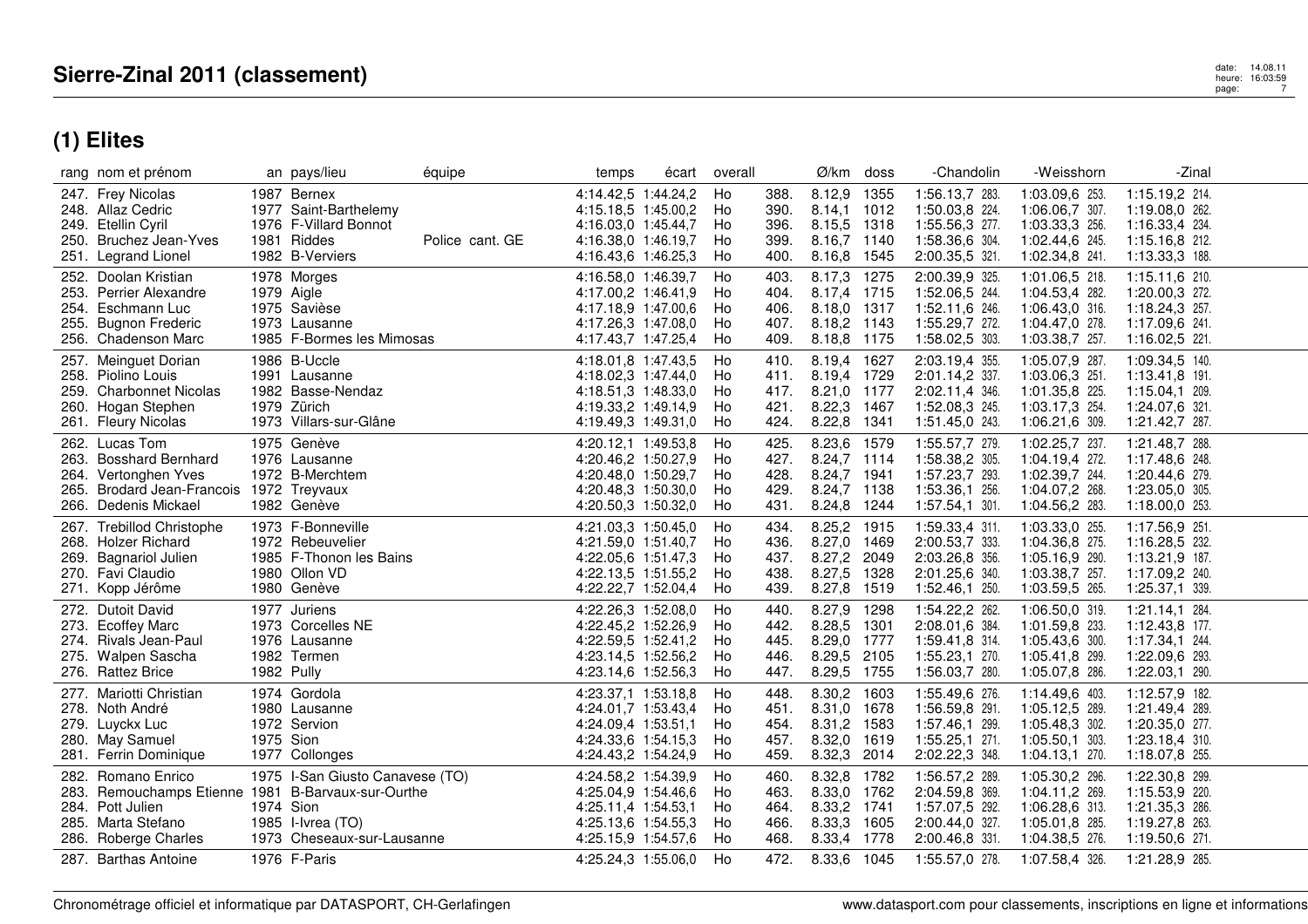|      | rang nom et prénom       |            | an pays/lieu                       | équipe | temps               | écart | overall |      | Ø/km        | doss | -Chandolin     | -Weisshorn       | -Zinal         |  |
|------|--------------------------|------------|------------------------------------|--------|---------------------|-------|---------|------|-------------|------|----------------|------------------|----------------|--|
|      | 288. Grünwald David      | 1987 Visp  |                                    |        | 4:25.31,8 1:55.13,5 |       | Ho      | 473. | 8.33,9      | 1424 | 2:00.29,0 318. | 1:01.46,1 230.   | 1:23.16,7 309. |  |
|      | 289. Ehrsam Raphael      |            | 1977 Rolle                         |        | 4:25.37,6 1:55.19,3 |       | Ho      | 474. | 8.34,1 1309 |      | 2:00.31,6 319. | 1:06.47,7 317.   | 1:18.18,3 256. |  |
| 290. | <b>Froment David</b>     |            | 1973 La Sagne NE                   |        | 4:25.45,4 1:55.27,1 |       | Ho      | 476. | 8.34,3 1360 |      | 1:57.26,2 294. | 1:08.50,3 338.   | 1:19.28,9 264. |  |
| 291. | Rufener Didier           |            | 1984 Vuiteboeuf                    |        | 4:25.45,6 1:55.27,3 |       | Ho      | 477. | 8.34,3 1797 |      | 1:56.51,7 286. | 1:04.25,6 274.   | 1:24.28,3 326. |  |
|      | 292. Pavillard Nicolas   |            | 1981 Vuiteboeuf                    |        | 4:25.46,4 1:55.28,1 |       | Ho      | 478. | 8.34,4 1701 |      | 1:56.52,1 287. | 1:04.25,2 273.   | 1:24.29,1 327. |  |
|      | 293. Marty Roland        |            | 1974 Goldiwil (Thun)               |        | 4:25.51,9 1:55.33,6 |       | Ho      | 479. | 8.34,5      | 1608 | 2:00.37,0 324. | 1:00.36,4 210.   | 1:24.38,5 328. |  |
|      | 294. Abetel David        |            | 1975 St-Légier                     |        | 4:25.57,6 1:55.39,3 |       | Ho      | 482. | 8.34,7 1003 |      | 2:12.54,9 409. | 59.56,6 197.     | 1:13.06,1 184. |  |
| 295. | Duperray Rémy            |            | 1976 F-Voiron                      |        | 4:26.37.4 1:56.19.1 |       | Ho      | 488. | 8.36,0 1291 |      | 1:53.30,4 253. | 1:06.12,5 308.   | 1:26.54,5 345. |  |
| 296. | Gaille Fabrice           |            | 1979 Onex                          |        | 4:26.50,0 1:56.31,7 |       | Ho      | 489. | 8.36,4 5591 |      | 2:01.41,7 342. | 1:06.04,4 305.   | 1:19.03,9 261. |  |
|      | 297. Cattin Joël         |            | 1990 Delémont                      |        | 4:27.01,2 1:56.42,9 |       | Ho      | 490. | 8.36,8 1172 |      | 1:50.11,8 228. | 1:00.56,5 214.   | 1:35.52,9 394. |  |
| 298. | Haas Jean-Baptiste       |            | 1986 Matran                        |        | 4:27.26.6 1:57.08.3 |       | Ho      | 493. | 8.37,6      | 1434 | 2:03.12,9 354. | 1:04.42,8 277.   | 1:19.30,9 266. |  |
|      | 299. Blumenstein Cedric  |            | 1983 Genolier                      |        | 4:27.32,2 1:57.13,9 |       | Ho      | 494. | 8.37,8      | 1095 | 2:00.47,3 332. | 1:06.30,0 314.   | 1:20.14,9 275. |  |
| 300. | Guyot Benoît             |            | 1991 La Ferrière                   |        | 4:27.37,0 1:57.18,7 |       | Ho      | 495. | 8.37,9 1433 |      | 1:54.04,2 260. | 1:05.51,7 304.   | 1:27.41,1 351. |  |
|      | 301. Duclocher Jerome    |            | 1975 F-Miribel                     |        | 4:28.15.3 1:57.57.0 |       | Ho      | 501. | 8.39,2 1285 |      | 1:59.11,0 308. | 1:06.57,7 321.   | 1:22.06,6 292. |  |
| 302. | <b>Chappuis Simon</b>    |            | 1985 Rossenges                     |        | 4:28.23,9 1:58.05,6 |       | Ho      | 503. | 8.39,4 1176 |      | 1:55.46,9 274. | 1:08.32,2 333.   | 1:24.04,8 320. |  |
| 303. | Montaruli Marcello       |            | 1974 Leytron                       |        | 4:28.30,8 1:58.12,5 |       | Ho      | 505. | 8.39,7 1646 |      | 1:57.55,2 302. | 1:07.02,3 323.   | 1:23.33,3 315. |  |
| 304. | Gevisier Grégoire        |            | 1989 Villars-le-Terroir            |        | 4:28.36,8 1:58.18,5 |       | Ho      | 506. | 8.39,8 1384 |      | 2:00.44,3 328. | 1:05.19,2 291.   | 1:22.33,3 300. |  |
| 305. | <b>Hubschmid Vincent</b> |            | 1982 Lausanne                      |        | 4:29.01.8 1:58.43.5 |       | Ho      | 512. | 8.40,7 1475 |      | 2:00.34,3 320. | 1:03.04,9 250.   | 1:25.22,6 336. |  |
|      | 306. Favre Emmanuel      | 1975 Lutry |                                    |        | 4:29.02,7 1:58.44,4 |       | Ho      | 513. | 8.40,7 1329 |      | 2:05.40,3 373. | 1:04.49,4 280.   | 1:18.33,0 258. |  |
|      | 307. Bridy Denis         |            | 1982 Leytron                       |        | 4:29.59,0 1:59.40,7 |       | Ho      | 520. | 8.42,5 2008 |      | 1:51.21,6 238. | 1:09.50,1 347.   | 1:28.47,3 362. |  |
| 308. | <b>Thierry Laurent</b>   |            | 1972 Gland                         |        | 4:30.33,2 2:00.14,9 |       | Ho      | 523. | 8.43,6 1902 |      | 1:59.31,5 310. | 1:07.16,5 324.   | 1:23.45,2 317. |  |
| 309. | <b>Rougemont Gilles</b>  |            | 1979 Neuchâtel                     |        | 4:30.35,3 2:00.17,0 |       | Ho      | 524. | 8.43,7 1791 |      | 2:01.49,9 343. | 1:06.26,7 312.   | 1:22.18,7 296. |  |
| 310. | Gay Sebastien            |            | 1973 F-Saint etienne de fontbellon |        | 4:30.42.7 2:00.24.4 |       | Ho      | 525. | 8.43,9 1373 |      | 1:59.05,3 307. | 1:08.30,0 331.   | 1:23.07,4 307. |  |
|      | 311. Hoyois Jonas        |            | 1989 Etagnières                    |        | 4:30.46.5 2:00.28.2 |       | Ho      | 529. | 8.44,0 1473 |      | 2:00.43,7 326. | 1:05.11,8 288.   | 1:24.51,0 332. |  |
|      | 312. Beech Tom           |            | 1978 GB-Warwick                    |        | 4:30.49,4 2:00.31,1 |       | Ho      | 530. | 8.44,1 1058 |      | 2:08.45,0 389. | 1:05.34,5 297.   | 1:16.29,9 233. |  |
|      | 313. Guex Julien         |            | 1974 Vevey                         |        | 4:31.19,9 2:01.01,6 |       | Ho      | 536. | 8.45,1 1427 |      | 1:59.35,4 313. | 1:08.13,3 330.   | 1:23.31,2 314. |  |
|      | 314. Rey Guillaume       |            | 1982 Lausanne                      |        | 4:31.26,2 2:01.07,9 |       | Ho      | 537. | 8.45,3 2080 |      | 2:07.26,2 381. | 1:03.56,9 263.   | 1:20.03.1 274. |  |
|      | 315. Bovier Cyril        |            | 1977 Clarens                       |        | 4:31.30,2 2:01.11,9 |       | Ho      | 541. | 8.45,4 1124 |      | 2:00.25,1 317. | 1:08.48.9 337.   | 1:22.16,2 294. |  |
| 316. | Marchina Samuel          |            | 1975 Morges                        |        | 4:31.32,2 2:01.13,9 |       | Ho      | 542. | 8.45,5 1599 |      | 2:05.40,5 374. | 1:04.49,2 279.   | 1:21.02,5 281. |  |
|      | 317. Watson Thomas       |            | 1976 GB-London                     |        | 4:31.44,1 2:01.25,8 |       | Ho      | 544. | 8.45,9 2150 |      | 2:01.17,4 339. | $1:04.18,1$ 271. | 1:26.08,6 340. |  |
| 318. | <b>Piret Gauthier</b>    |            | 1981 B-Francorchamps               |        | 4:31.50,3 2:01.32,0 |       | Ho      | 546. | 8.46,1      | 1732 | 2:00.36,0 322. | 1:06.50,8 320.   | 1:24.23,5 325. |  |
|      | 319. Rossier Laurent     |            | 1978 Lavigny                       |        | 4:31.58,9 2:01.40,6 |       | Ho      | 549. | 8.46,4 1789 |      | 2:04.22,1 366. | 1:08.00,1 329.   | 1:19.36,7 267. |  |
| 320. | <b>Bischoff Laurent</b>  |            | 1975 La Tour-de-Peilz              |        | 4:32.04,9 2:01.46,6 |       | Ho      | 550. | 8.46,6      | 2006 | 2:07.05,2 380. | 1:07.01,7 322.   | 1:17.58,0 252. |  |
|      | 321. van Tichelen Thomas |            | 1982 B-Kraainem                    |        | 4:32.19.6 2:02.01.3 |       | Ho      | 557. | 8.47,0      | 1934 | 2:01.07.5 336. | 1:06.49,4 318.   | 1:24.22,7 324. |  |
|      | 322. Dacquin Adrien      |            | 1982 F-Bourg en Bresse             |        | 4:32.20,1 2:02.01,8 |       | Ho      | 558. | 8.47,1      | 2108 | 1:59.18,0 309. | 1:05.00,2 284.   | 1:28.01,9 355. |  |
| 323. | <b>Gibaud Fabrice</b>    |            | 1979 Reverolle                     |        | 4:32.35,8 2:02.17,5 |       | Ho      | 561. | 8.47,6      | 1392 | 1:54.20,9 261. | 1:11.10,6 365.   | 1:27.04.3 349. |  |
|      | 324. Moret Jean-Blaise   |            | 1974 Bulle                         |        | 4:32.40,9 2:02.22,6 |       | Ho      | 562. | 8.47,7 1656 |      | 2:00.08,0 315. | 1:11.34,6 370.   | 1:20.58,3 280. |  |
| 325. | Riedi Mattias            |            | 1979 Sedrun                        |        | 4:32.53.3 2:02.35.0 |       | Ho      | 563. | 8.48,1 1773 |      | 2:02.35,5 349. | 1:10.36,4 353.   | 1:19.41,4 269. |  |
| 326. | Kuonen Julien            |            | 1985 Sierre                        |        | 4:32.54,1 2:02.35,8 |       | Ho      | 564. | 8.48,1 2157 |      | 2:12.24,1 406. | 1:05.47,1 301.   | 1:14.42,9 204. |  |
|      | 327. Maulaz Samuel       |            | 1985 La Côte-aux-Fées              |        | 4:33.34,0 2:03.15,7 |       | Ho      | 569. | 8.49,4 1616 |      | 1:57.48,5 300. | 1:10.32,7 352.   | 1:25.12,8 334. |  |
|      | 328. Paget Vincent       |            | 1979 F-Morbier                     |        | 4:33.38.5 2:03.20.2 |       | Ho      | 570. | 8.49,6 1691 |      | 2:03.03.8 353. | $1:06.24,1$ 310. | 1:24.10.6 323. |  |
|      |                          |            |                                    |        |                     |       |         |      |             |      |                |                  |                |  |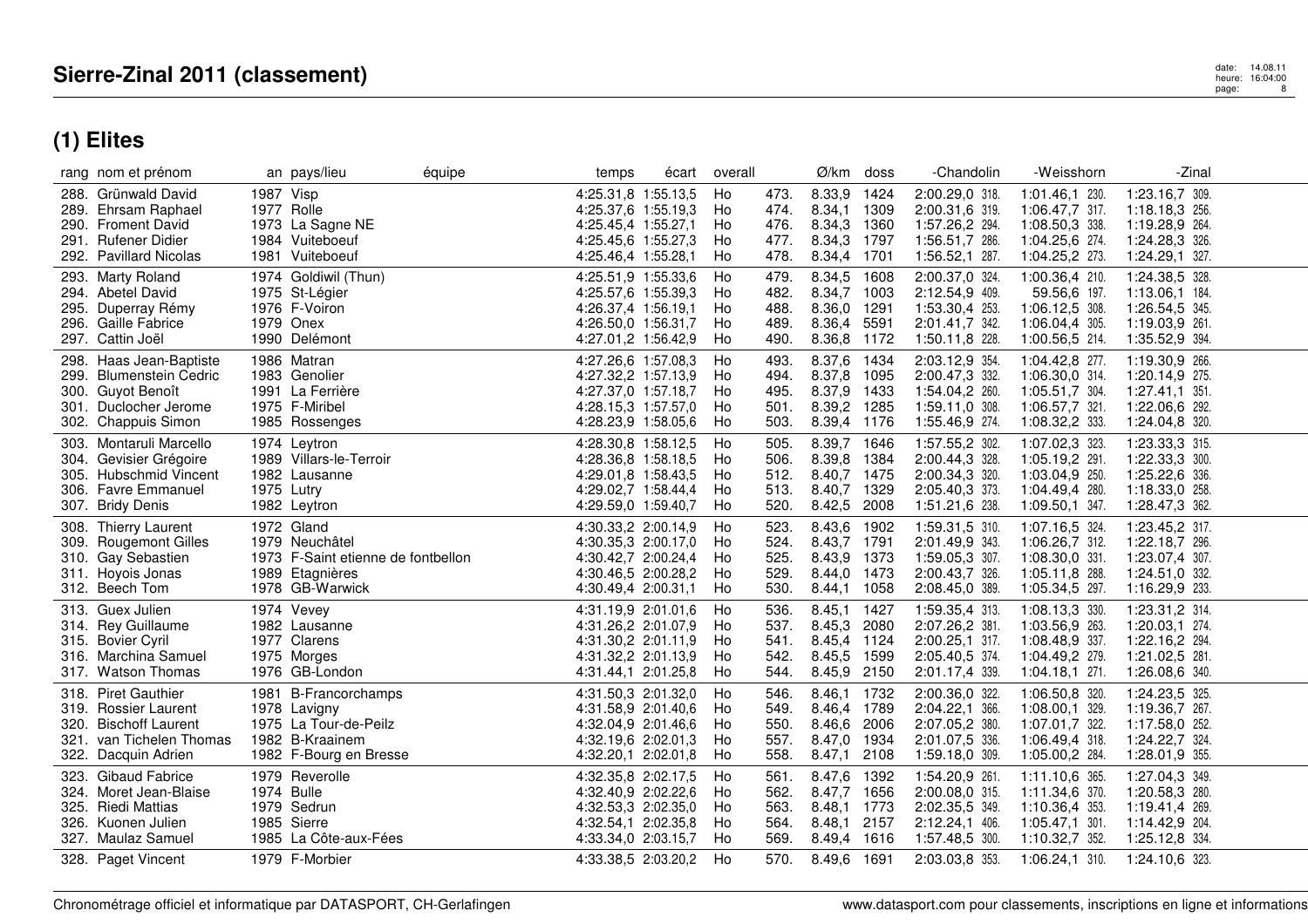|      | rang nom et prénom                                                                                                                     | an pays/lieu                                                                                           | équipe | temps                                                                                                           | écart | overall                    |                                      | $\varnothing$ /km doss                                                  |              | -Chandolin                                                                             | -Weisshorn                                                                               | -Zinal                                                                                 |  |
|------|----------------------------------------------------------------------------------------------------------------------------------------|--------------------------------------------------------------------------------------------------------|--------|-----------------------------------------------------------------------------------------------------------------|-------|----------------------------|--------------------------------------|-------------------------------------------------------------------------|--------------|----------------------------------------------------------------------------------------|------------------------------------------------------------------------------------------|----------------------------------------------------------------------------------------|--|
|      | 329. Nicod Christophe<br>330. Beaud Jean-Pierre<br>331. De Chambrier Alexandre 1976 Bern<br>332. Chervaz Gilles<br>333. Cavalier Serge | 1978 Aire-la-Ville<br>1973 F-Paris<br>1974 Collombey<br>1973 Bournens                                  |        | 4:33.50,6 2:03.32,3<br>4:34.07.4 2:03.49.1<br>4:34.08,8 2:03.50,5<br>4:35.19,1 2:05.00,8<br>4:36.20,1 2:06.01,8 |       | Ho<br>Ho<br>Ho<br>Ho<br>Ho | 571.<br>573.<br>574.<br>581.<br>586. | 8.50,0 1675<br>8.50,5 1051<br>8.50,6 2131<br>8.52,8<br>8.54,8 2088      | 1184         | 1:47.25,3 202.<br>2:00.36,7 323.<br>1:57.44,3 298.<br>1:59.35,2 312.<br>2:01.37,9 341. | 1:05.28,2 295.<br>1:03.57,3 264.<br>1:08.51,3 339.<br>1:08.47,5 336.<br>1:09.57,7 349.   | 1:40.57,1 414.<br>1:29.33,4 365.<br>1:27.33,2 350.<br>1:26.56,4 346.<br>1:24.44,5 329. |  |
| 334. | Widmer Youri<br>335. Germanier Gervais<br>336. Turin Sébastien<br>337. Mühlbauer Benjamin<br>338. Depoorter Frédéric                   | 1982 Savigny<br>1973 Vétroz<br>1973 Muraz (Collombey)<br>1979 D-Eschborn<br>1974 B-Daverdisse          |        | 4:36.58,2 2:06.39,9<br>4:37.19,3 2:07.01,0<br>4:37.23,6 2:07.05,3<br>4:37.37,7 2:07.19,4<br>4:37.38,6 2:07.20,3 |       | Ho<br>Ho<br>Ho<br>Ho<br>Ho | 589.<br>592.<br>593.<br>594.<br>595. | 8.56,0<br>8.56,7 1381<br>8.56,8 1924<br>8.57,3 1661<br>8.57,3           | 1979<br>1255 | 1:51.02,0 234.<br>2:03.55,6 362.<br>2:02.53,7 351.<br>1:45.13,8 184.<br>2:05.20,5 371. | 1:09.15,8 342.<br>$1:11.18,7$ 367.<br>1:08.59,5 340.<br>1:04.52,8 281.<br>1:11.05,9 362. | 1:36.40,4 399.<br>1:22.05,0 291.<br>1:25.30,4 337.<br>1:47.31,1 432.<br>1:21.12,2 283. |  |
|      | 339. Acloque Julien<br>340. Duffner Stefan<br>341. Roulier Laurent<br>342. Cereda Marco<br>343. Eicher Nicolas                         | 1984 F-Meythet<br>1978 Martigny<br>1984 Pully<br>1975 I-Trontano (VB)<br>1990 Rebeuvelier              |        | 4:37.45,9 2:07.27,6<br>4:38.16,9 2:07.58,6<br>4:39.40,1 2:09.21,8<br>4:39.46,8 2:09.28,5<br>4:39.50,5 2:09.32,2 |       | Ho<br>Ho<br>Ho<br>Ho<br>Ho | 597.<br>601.<br>605.<br>606.<br>607. | 8.57,6<br>8.58,6 1289<br>9.01,2 1794<br>9.01.5 1174<br>9.01,6 1310      | 1006         | 2:06.18,2 378.<br>2:09.25,6 391.<br>2:02.54,5 352.<br>2:04.02,3 365.<br>2:04.42,7 368. | 1:07.18,2 325.<br>1:06.25,2 311.<br>1:09.47,4 346.<br>1:10.58,3 359.<br>1:09.34,8 344.   | 1:24.09,5 322.<br>1:22.26,1 297.<br>1:26.58,2 347.<br>1:24.46,2 331.<br>1:25.33,0 338. |  |
|      | 344. Ciz Radek<br>345. Remy Gilles<br>346. Pierreux Charlie<br>347. Chauvin Didier<br>348. Herrmann Laurent                            | 1973 Haute-Nendaz<br>1984 B-Bruxelles<br>1977 B-Bruxelles<br>1984 La Tour-de-Peilz<br>1974 F-Bisel     |        | 4:40.09,2 2:09.50,9<br>4:40.10,7 2:09.52,4<br>4:40.32,9 2:10.14,6<br>4:40.45,8 2:10.27,5<br>4:41.07,8 2:10.49,5 |       | Ho<br>Ho<br>Ho<br>Ho<br>Ho | 609.<br>610.<br>614.<br>616.<br>620. | 9.02,2<br>9.02,2 1764<br>9.02,9 6152<br>9.03,4 1182<br>9.04,1 1455      | 2097         | 2:03.40,5 358.<br>1:55.12,6 268.<br>2:04.00,3 364.<br>1:57.31,7 296.<br>1:56.06,0 281. | 1:12.34,3 377.<br>1:13.37,3 390.<br>1:07.59,6 327.<br>1:13.18,3 386.<br>1:09.40,1 345.   | 1:23.54,4 319.<br>1:31.20,8 376.<br>1:28.33,0 360.<br>1:29.55,8 367.<br>1:35.21,7 391. |  |
| 353. | 349. Liegeois Pascal<br>350. Schmalz Yannick<br>351. Mabillard Alain<br>352. Menmuir John<br><b>Bartholomew Samuel</b>                 | 1972 B-Fauvillers<br>1978 Poliez-le-Grand<br>1973 Posieux<br>1977 GB-London<br>1982 Vens (Sembrancher) |        | 4:41.41,3 2:11.23,0<br>4:42.22,0 2:12.03,7<br>4:42.29,0 2:12.10,7<br>4:42.29,8 2:12.11,5<br>4:43.39,0 2:13.20,7 |       | Ho<br>Ho<br>Ho<br>Ho<br>Ho | 622.<br>625.<br>626.<br>627.<br>630. | 9.05,2 1564<br>9.06,5 1834<br>9.06,7 1585<br>9.06,7 1631<br>9.09.0 1046 |              | 2:00.45,6 330.<br>2:10.39,4 398.<br>2:00.21,3 316.<br>2:08.28,5 387.<br>2:03.41,4 359. | 1:10.45,6 356.<br>1:08.31,4 332.<br>1:13.57,4 393.<br>1:11.06,0 363.<br>1:11.15,8 366.   | 1:30.10,1 369.<br>1:23.11,2 308.<br>1:28.10,3 357.<br>1:22.55,3 302.<br>1:28.41,8 361. |  |
|      | 354. Python Frank<br>355. Tom Wallace<br>356. Leutwiler Yann<br>357. Bapst Christophe<br>358. De Oliveira David                        | 1976 Fribourg<br>1986 GB-London<br>1983 Chavannes-près-Renens<br>1989 La Roche FR<br>1986 Le Solliat   |        | 4:44.04,0 2:13.45,7<br>4:44.09,5 2:13.51,2<br>4:44.37,6 2:14.19,3<br>4:45.24,1 2:15.05,8<br>4:45.53,8 2:15.35,5 |       | Ho<br>Ho<br>Ho<br>Ho<br>Ho | 631.<br>632.<br>634.<br>636.<br>640. | 9.09,8 1747<br>9.09,9<br>9.10.8 1558<br>9.12,3<br>9.13,3 1235           | 1909<br>1036 | 2:01.56,4 344.<br>2:07.46,7 382.<br>2:06.56,4 379.<br>1:57.34,6 297.<br>2:05.10,1 370. | 1:12.31,8 376.<br>1:09.22,7 343.<br>1:14.36,0 401.<br>1:14.49,4 402.<br>1:10.08,4 350.   | 1:29.35,8 366.<br>1:27.00,1 348.<br>1:23.05,2 306.<br>1:33.00,1 384.<br>1:30.35,3 374. |  |
| 359. | <b>Bonvin Guillaume</b><br>360. Sudan Michael<br>361. Mottier Gabriel<br>362. Sarrazin Marc<br>363. Bader Francois                     | 1991 Granges VS<br>1984 Bulle<br>1987 Château-d'Oex<br>1984 Carouge GE<br>1978 F-Mulhouse              |        | 4:46.28,7 2:16.10,4<br>4:46.41,7 2:16.23,4<br>4:46.42,0 2:16.23,7<br>4:46.57,2 2:16.38,9<br>4:47.02,7 2:16.44,4 |       | Ho<br>Ho<br>Ho<br>Ho<br>Ho | 643.<br>644.<br>645.<br>649.<br>650. | 9.14,4 1107<br>9.14,8 1882<br>9.14,9 1659<br>9.15,3<br>9.15,5 1027      | 1810         | 1:54.47,9 265.<br>2:01.03,8 334.<br>2:01.15,4 338.<br>1:55.22,0 269.<br>2:04.30,1 367. | 1:05.35,8 298.<br>1:15.16,6 408.<br>1:15.04,4 405.<br>57.44,9 156.<br>1:11.34,3 369.     | 1:46.05,0 429.<br>1:30.21,3 370.<br>1:30.22,2 371.<br>1:53.50,3 444.<br>1:30.58,3 375. |  |
|      | 364. Dominis Damir<br>365. Bellanger Cédric<br>366. Tourillon Francis<br>367. Streuli Oliver<br>368. Paulussen Rik                     | 1976 Kilchberg ZH<br>1979 Vevey<br>1972 Lausanne<br>1977 Fehraltorf<br>1972 B-Kasterlee                |        | 4:48.09,4 2:17.51,1<br>4:48.34,1 2:18.15,8<br>4:48.39,1 2:18.20,8<br>4:49.09,5 2:18.51,2<br>4:49.24,6 2:19.06,3 |       | Ho<br>Ho<br>Ho<br>Ho<br>Ho | 655.<br>658.<br>659.<br>663.<br>667. | 9.17,7 1271<br>9.18.5 1059<br>9.18,6 1913<br>9.19,6 1877<br>9.20,1 1700 |              | 2:03.54,5 360.<br>2:09.50,6 392.<br>1:58.49,2 306.<br>2:10.47,0 399.<br>2:06.13,5 376. | 1:11.05,5 361.<br>1:12.03,5 373.<br>1:13.25,3 388.<br>1:10.40,2 354.<br>1:08.41,7 335.   | 1:33.09.4 385.<br>1:26.40.0 342.<br>1:36.24,6 397.<br>1:27.42,3 352.<br>1:34.29,4 387. |  |
|      | 369. Sandoz Yannick                                                                                                                    | 1979 Neuchâtel                                                                                         |        | 4:49.36,6 2:19.18,3                                                                                             |       | Ho                         | 668.                                 | 9.20,5 1809                                                             |              | 2:08.16,5 386.                                                                         | 1:13.24,4 387.                                                                           | 1:27.55,7 354.                                                                         |  |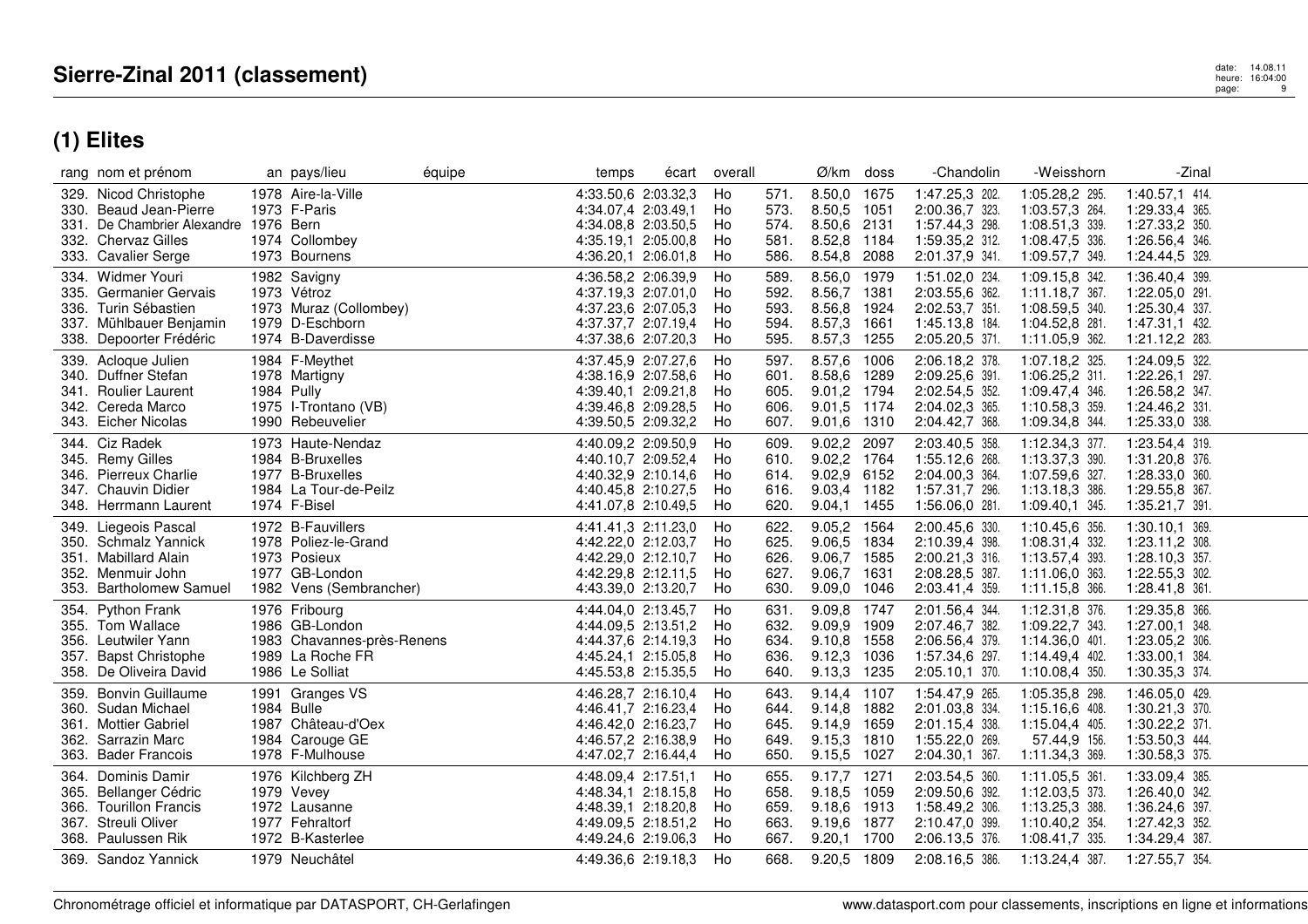|      | rang nom et prénom                                                                                                                    | an pays/lieu                                                                                              | équipe | temps                                                                                                                                  | écart | overall                          |                                      | Ø/km                                                                                | doss                 | -Chandolin                                                                                               | -Weisshorn                                                                                               | -Zinal                                                                                                   |  |
|------|---------------------------------------------------------------------------------------------------------------------------------------|-----------------------------------------------------------------------------------------------------------|--------|----------------------------------------------------------------------------------------------------------------------------------------|-------|----------------------------------|--------------------------------------|-------------------------------------------------------------------------------------|----------------------|----------------------------------------------------------------------------------------------------------|----------------------------------------------------------------------------------------------------------|----------------------------------------------------------------------------------------------------------|--|
|      | 370. Haldemann John<br>371. Luyet Stéphane<br>372. Etxebarria Aitor<br>373. Watrin Mathieu<br>374. Delseth Olivier                    | 1981 Cossonay-Ville<br>1974 Fribourg<br>1977 Lausanne<br>1985 La Chaux-de-Fonds<br>1974 Collombey         |        | 4:50.18,6 2:20.00,3<br>4:50.24,4 2:20.06,1<br>4:50.51,0 2:20.32,7<br>4:51.00.4 2:20.42.1<br>4:51.23,3 2:21.05,0                        |       | Ho<br>Ho<br>Ho<br>Ho<br>Ho       | 671.<br>672.<br>674.<br>675.<br>677. | 9.21,8<br>9.22,0 1584<br>9.22,9<br>9.23,2<br>9.23,9 1252                            | 1439<br>2059<br>1963 | 2:00.45,4 329.<br>2:11.44,0 402.<br>2:06.15,7 377.<br>2:09.53,3 393.<br>2:10.57,0 400.                   | 1:10.21,0 351.<br>1:15.12,7 407.<br>1:13.14,0 383.<br>1:16.04,6 410.<br>1:10.57,2 357.                   | 1:39.12,2 406.<br>1:23.27,7 312.<br>1:31.21,3 377.<br>1:25.02,5 333.<br>1:29.29,1 364.                   |  |
| 375. | Carraro Laurent<br>376. Tronchet Thierry<br>377. Bianco Francois<br>378. Baeriswyl Valentin<br>379. Le Coz Gael                       | 1972 Petit-Lancy<br>1974 Daillens<br>1984 Conthey<br>1984 Matran<br>1980 Lausanne                         |        | 4:51.46,8 2:21.28,5<br>4:51.47,3 2:21.29,0<br>4:51.48,9 2:21.30,6<br>4:52.20,2 2:22.01,9<br>4:52.22,7 2:22.04,4                        |       | Ho<br>Ho<br>Ho<br>Ho<br>Ho       | 679.<br>680.<br>681.<br>684.<br>685. | 9.24,7<br>9.24,7 1922<br>9.24,8 1082<br>9.25,8 1031<br>9.25,8                       | 2152<br>2020         | 2:12.03,7 405.<br>2:02.38,2 350.<br>1:56.32,4 284.<br>2:11.20,9 401.<br>2:08.32,2 388.                   | 1:14.24,8 395.<br>1:17.16,5 414.<br>1:20.13,9 427.<br>1:12.31,4 375.<br>1:13.44,0 391.                   | 1:25.18,3 335.<br>1:31.52,6 380.<br>1:35.02,6 389.<br>1:28.27,9 359.<br>1:30.06,5 368.                   |  |
| 380. | Eggenschwiler Florent<br>381. Prego Oscar<br>382. Saban Stephane<br>383. Krebs Arnaud<br>384. Barth Pierre-Yves                       | 1986 Rebeuvelier<br>1972 Lausanne<br>1978 F-Lyon<br>1983 F-Habsheim<br>1979 Champéry                      |        | 4:52.30.5 2:22.12.2<br>4:53.04,4 2:22.46,1<br>4:54.01,2 2:23.42,9<br>4:54.17,6 2:23.59,3<br>4:54.51,7 2:24.33,4                        |       | Ho<br>Ho<br>Ho<br>Ho<br>Ho       | 686.<br>689.<br>692.<br>693.<br>695. | 9.26,1<br>9.27,2 2077<br>9.29.0<br>9.29,6 1523<br>9.30,7 1044                       | 1302<br>1801         | 2:03.58,6 363.<br>2:15.01,8 418.<br>2:13.02,5 410.<br>2:19.40,0 432.<br>2:05.35,4 372.                   | 1:09.00,0 341.<br>1:13.17,9 385.<br>$1:11.41,1$ 371.<br>1:11.09,7 364.<br>$1:17.14,0$ 413.               | 1:39.31,9 408.<br>1:24.44,7 330.<br>1:29.17,6 363.<br>1:23.27,9 313.<br>1:32.02,3 381.                   |  |
|      | 385. Fabbri Sébastien<br>386. Haboeck Sebastian<br>387. Pagotto David<br>388. Tordeur Dan<br>389. Vandewege Diede                     | 1976 F-Ferney Voltaire<br>1973 A-Wien<br>1990 Froideville<br>1973 B-Tervuren<br>1991 B-Eeklo              |        | 4:54.58,1 2:24.39,8<br>4:55.18,1 2:24.59,8<br>4:55.32,4 2:25.14,1<br>4:55.33,2 2:25.14,9<br>4:55.42,7 2:25.24,4                        |       | Ho<br>Ho<br>Ho<br>Ho<br>Ho       | 696.<br>697.<br>698.<br>699.<br>701. | 9.30,9<br>9.31,5 1436<br>9.32,0 1692<br>9.32,0<br>9.32,3                            | 1321<br>1910<br>1936 | 2:20.32,3 435.<br>2:14.15,3 415.<br>2:11.57,6 403.<br>2:07.53,6 383.<br>2:13.21,5 411.                   | 1:10.43,4 355.<br>1:12.52,0 381.<br>1:12.05.7 374.<br>1:11.02,5 360.<br>1:09.52,9 348.                   | 1:23.42,4 316.<br>1:28.10,8 358.<br>1:31.29,1 378.<br>1:36.37,1 398.<br>1:32.28,3 382.                   |  |
| 390. | Giordano Maxime<br>391. Losey Christian<br>392. Ugoala Nwabu<br>393. Huther Vincent<br>394. Bourquenoud Nicolas                       | 1974 Aigle<br>1981 Cormagens<br>1974 GB-London<br>1979 Les Giettes<br>1982 Vulliens                       |        | 4:56.44,5 2:26.26,2<br>4:56.45,7 2:26.27,4<br>4:56.52,1 2:26.33,8<br>4:56.56,4 2:26.38,1<br>4:58.06,6 2:27.48,3                        |       | Ho<br>Ho<br>Ho<br>Ho<br>Ho       | 709.<br>710.<br>711.<br>713.<br>720. | 9.34,3 1398<br>9.34,3 1574<br>9.34,5 1927<br>9.34,7 1478<br>9.36,9                  | 1119                 | 2:16.18,2 423.<br>2:16.58,1 426.<br>2:16.50,3 425.<br>2:10.33,6 397.<br>2:08.07,8 385.                   | 1:12.38,9 379.<br>1:11.41,3 372.<br>1:13.15.4 384.<br>1:14.34,5 400.<br>1:10.58,2 358.                   | 1:27.47,4 353.<br>1:28.06,3 356.<br>1:26.46,4 344.<br>1:31.48,3 379.<br>1:39.00,6 405.                   |  |
| 395. | Sprenger Marc<br>396. Stucker Cédric<br>397. Helfer Pascal<br>398. Larsson Mattias<br>399. Eby Jackson                                | 1972 Gollion<br>1973 Yverdon-les-Bains<br>1972 La Sarraz<br>1983 Ecublens VD<br>1984 Lausanne             |        | 4:58.10.7 2:27.52.4<br>5:00.50,1 2:30.31,8<br>5:00.53,7 2:30.35,4<br>5:01.32,9 2:31.14,6<br>5:02.30,4 2:32.12,1                        |       | Ho<br>Ho<br>Ho<br>Ho<br>Ho       | 723.<br>735.<br>736.<br>737.<br>740. | 9.37,1<br>9.42,2<br>9.42,3 1450<br>9.43,6<br>9.45,4 1299                            | 2031<br>1879<br>2070 | 1:55.33,6 273.<br>2:11.58,8 404.<br>2:16.17,0 422.<br>2:03.55,3 361.<br>2:06.06,7 375.                   | 1:11.18,7 367.<br>1:14.10,6 394.<br>1:21.33,4 434.<br>1:12.43,5 380.<br>1:14.27,9 396.                   | 1:51.18,4 439.<br>1:34.40,7 388.<br>1:23.03,3 304.<br>1:44.54,1 424.<br>1:41.55,8 416.                   |  |
| 400. | <b>Bertholet Alain</b><br>401. Woehrlé Christian<br>402. Piguet Nicolas<br>403. Nagel Romain<br>404. Suarez Rafael                    | 1972 Belmont-sur-Yverdon<br>1972 Montezillon<br>1972 Lussery-Villars<br>1981 Neuchâtel<br>1981 Carouge GE |        | 5:03.28,8 2:33.10,5<br>5:04.24,4 2:34.06,1<br>5:04.53,7 2:34.35,4<br>5:06.01,7 2:35.43,4<br>5:08.09,4 2:37.51,1                        |       | Ho<br>Ho<br>Ho<br>Ho<br>Ho       | 743.<br>748.<br>751.<br>754.<br>761. | 9.47,3<br>9.49,1 1984<br>9.50,1<br>9.52,3<br>9.56,4 1880                            | 1077<br>2156<br>1667 | 2:15.21,1 420.<br>2:10.07,0 394.<br>2:24.07,1 442.<br>2:14.51,7 417.<br>2:15.04,1 419.                   | 1:17.35,0 416.<br>1:15.04,6 406.<br>1:14.34,3 399.<br>1:12.38,6 378.<br>1:17.43,4 418.                   | 1:30.32,7 373.<br>1:39.12,8 407.<br>1:26.12,3 341.<br>1:38.31,4 402.<br>1:35.21,9 392.                   |  |
|      | 405. Wyss Romain<br>406. Naegely Johann<br>407. Heinzl Peter<br>408. Schenker Thomas<br>409. Lefebvre Pascal<br>410. Weinmann Nicolas | 1985 Lausanne<br>1977 F-Dalhunden<br>1978 A-Wien<br>1985 Orbe<br>1980 B-Soignies<br>1972 Ecublens VD      |        | 5:08.14.4 2:37.56.1<br>5:08.49,0 2:38.30,7<br>5:09.11,5 2:38.53,2<br>5:09.15,2 2:38.56,9<br>5:10.06,6 2:39.48,3<br>5:10.29,9 2:40.11,6 |       | Ho<br>Ho<br>Ho<br>Ho<br>Ho<br>Ho | 762.<br>767.<br>769.<br>770.<br>771. | 9.56,5<br>9.57,7<br>9.58,4 1448<br>9.58,5 1826<br>10.00,2 1544<br>773. 10.00,9 1969 | 1988<br>1666         | 2:18.21,3 431.<br>2:16.05,6 421.<br>2:22.55,8 440.<br>2:03.35,3 357.<br>2:13.30,3 414.<br>2:16.58,5 427. | 1:13.51,4 392.<br>1:17.35,1 417.<br>1:15.50,2 409.<br>1:16.19,3 411.<br>1:19.00,7 422.<br>1:20.35,9 428. | 1:36.01.7 395.<br>1:35.08,3 390.<br>1:30.25,5 372.<br>1:49.20,6 436.<br>1:37.35,6 400.<br>1:32.55,5 383. |  |
|      |                                                                                                                                       |                                                                                                           |        |                                                                                                                                        |       |                                  |                                      |                                                                                     |                      |                                                                                                          |                                                                                                          |                                                                                                          |  |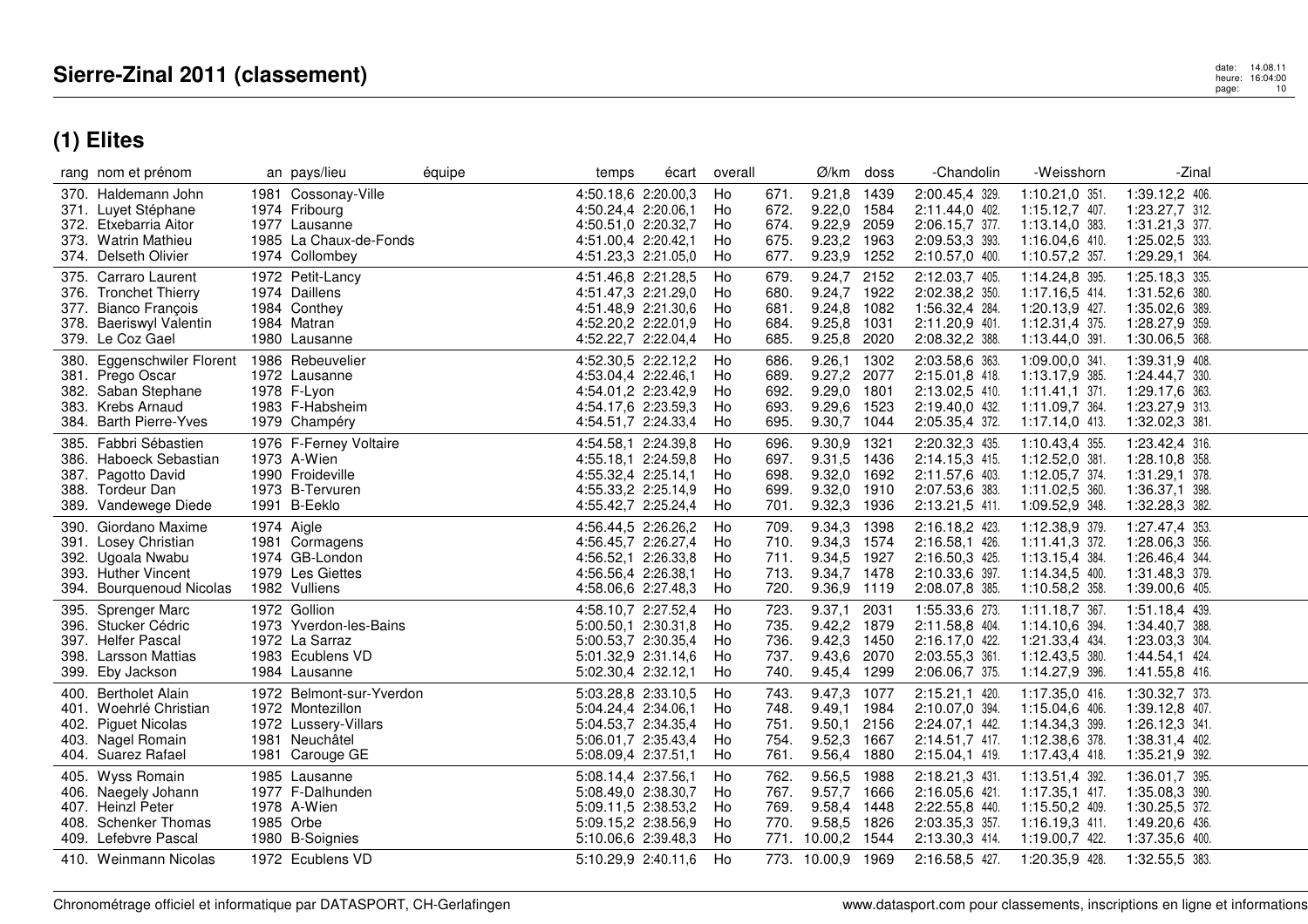| rang nom et prénom                                                                                                                          |          | an pays/lieu                                                                             | équipe | temps                                                                                                           | écart | overall                     |              | Ø/km doss                                                                                             |                              | -Chandolin                                                                             | -Weisshorn                                                                             | -Zinal                                                                                 |  |
|---------------------------------------------------------------------------------------------------------------------------------------------|----------|------------------------------------------------------------------------------------------|--------|-----------------------------------------------------------------------------------------------------------------|-------|-----------------------------|--------------|-------------------------------------------------------------------------------------------------------|------------------------------|----------------------------------------------------------------------------------------|----------------------------------------------------------------------------------------|----------------------------------------------------------------------------------------|--|
| 411. Lappert Yves<br>412. D'Ursel Henri<br>413. Rebeaud Fabien<br>414. De Castro Jérôme<br>415. Signer Peter                                | 1979 Zug | 1974 Lausanne<br>1972 B-Bruxelles<br>1981 Zürich<br>1983 Martigny                        |        | 5:11.11,1 2:40.52,8<br>5:11.18,5 2:41.00,2<br>5:11.48,0 2:41.29,7<br>5:13.23,6 2:43.05,3<br>5:15.13,6 2:44.55,3 |       | Ho<br>Ho<br>Ho<br>Ho<br>Ho  |              | 777. 10.02,2 1534<br>778. 10.02,5<br>781. 10.03,4 1757<br>784. 10.06,5 1227<br>790. 10.10,1 1857      | 1219                         | 2:13.22,8 412.<br>2:12.52,3 408.<br>2:01.07,3 335.<br>2:18.09,3 430.<br>2:20.06,4 434. | 1:17.29,8 415.<br>1:13.06,5 382.<br>1:13.28,3 389.<br>1:14.28,2 397.<br>1:14.49,9 404. | 1:40.18,5 412.<br>1:45.19,7 427.<br>1:57.12,4 449.<br>1:40.46,1 413.<br>1:40.17,3 411. |  |
| 416. Mangard Tony<br>417. Mckee Dominic<br>418. Crittin Bertrand<br>419. Gaspard Nicolas<br>420. Vuissoz Jean-Noël                          |          | 1980 F-St Gingolph<br>1983 GB-Surbiton<br>1979 Conthey<br>1979 B-Marloie<br>1977 Savièse |        | 5:16.28,3 2:46.10,0<br>5:16.37.8 2:46.19.5<br>5:17.32,7 2:47.14,4<br>5:18.29,0 2:48.10,7<br>5:18.54,0 2:48.35,7 |       | Ho<br>Ho<br>Ho<br>Ho<br>Ho  |              | 794. 10.12,5<br>795. 10.12,8 1624<br>798. 10.14,6 1210<br>803. 10.16,4 1369<br>808. 10.17,2 1954      | 1596                         | 2:10.31,7 396.<br>2:21.33,5 437.<br>2:02.12,6 347.<br>2:16.50,2 424.<br>2:09.08,8 390. | 1:22.31,6 437.<br>1:20.47,1 431.<br>1:16.35,8 412.<br>1:19.50,5 425.<br>1:18.00,3 420. | 1:43.25,0 419.<br>1:34.17,2 386.<br>1:58.44,3 450.<br>1:41.48,3 415.<br>1:51.44,9 441. |  |
| Vallotton Pierre-Andre<br>421.<br>422. Pery Wilfried<br>423. Etienne Yves<br>424. Philippart De Foy Tanguy<br>425. Theret Jerome            |          | 1973 Choëx<br>1982 F-Crozet<br>1981 Echandens-Denges<br>1972 B-Bruxelles<br>1980 Morges  |        | 5:19.51,1 2:49.32,8<br>5:20.30,8 2:50.12,5<br>5:21.12,2 2:50.53,9<br>5:23.40.4 2:53.22.1<br>5:24.00,9 2:53.42,6 |       | Ho<br>Ho<br>Ho<br>Ho<br>Ho  | 810.         | 10.19,0 1932<br>814. 10.20,3 1717<br>815. 10.21,6<br>819. 10.26,4 1723<br>820. 10.27,1 1897           | 1320                         | 2:17.39,8 429.<br>2:17.33,5 428.<br>2:21.52,2 438.<br>2:24.18,9 443.<br>2:12.38,0 407. | 1:22.30,9 436.<br>1:20.46,1 430.<br>1:19.31,6 423.<br>1:23.42,4 442.<br>1:23.14,7 440. | 1:39.40,4 409.<br>1:42.11,2 417.<br>1:39.48,4 410.<br>1:35.39,1 393.<br>1:48.08,2 435. |  |
| <b>Bequet Antoine</b><br>426.<br>427. Schweitzer Cédric<br>428. Corthésy Philippe<br>429. Gregorin Ivan<br>430. Reymond Alexandre           |          | 1980 F-Bergicourt<br>1979 F-Fuans<br>1974 Nyon<br>1975 Préverenges<br>1977 Gimel         |        | 5:24.02.3 2:53.44.0<br>5:29.13,0 2:58.54,7<br>5:29.45,7 2:59.27,4<br>5:30.02,8 2:59.44,5<br>5:30.06,3 2:59.48,0 |       | Ho<br>Ho<br>Ho<br>Ho<br>Ho  |              | 821. 10.27,1 1068<br>830. 10.37,1<br>833. 10.38,2<br>835. 10.38,8 1419<br>836. 10.38,9 1767           | 1848<br>5330                 | 2:14.43,4 416.<br>2:24.24,6 444.<br>2:20.56,3 436.<br>2:19.58,7 433.<br>2:25.58,8 449. | 1:21.11.3 433.<br>1:28.34,1 457.<br>1:17.54,1 419.<br>1:27.18,5 456.<br>1:20.40,2 429. | 1:48.07.6 434.<br>1:36.14,3 396.<br>1:50.55,3 438.<br>1:42.45,6 418.<br>1:43.27,3 420. |  |
| Bariatti Arnaud<br>431.<br>432. Nunn Mark<br>433. Palau Jordi<br>434. Moroni Rodolfo<br>435. Meyerhofer Daniele                             |          | 1984 Crans-Montana<br>1977 GB-London<br>1978 Genève<br>1979 Carouge GE<br>1976 Losone    |        | 5:30.51,0 3:00.32,7<br>5:31.11,5 3:00.53,2<br>5:32.56,0 3:02.37,7<br>5:33.36,4 3:03.18,1<br>5:34.28,0 3:04.09,7 |       | Ho.<br>Ho<br>Ho<br>Ho<br>Ho | 849.         | 837. 10.40,3<br>838. 10.41.0 1680<br>845. 10.44,3<br>848. 10.45,6<br>10.47,3                          | 1041<br>1693<br>1657<br>1635 | 2:25.09,7 447.<br>2:25.51,2 448.<br>2:23.43,5 441.<br>2:25.07,3 445.<br>2:25.07,3 445. | 1:26.53,7 454.<br>1:27.06,0 455.<br>1:21.56,9 435.<br>1:24.52,6 447.<br>1:23.50,2 444. | 1:38.47,6 404.<br>1:38.14,3 401.<br>1:47.15,6 431.<br>1:43.36,5 421.<br>1:45.30,5 428. |  |
| 436. Brauers Loïc<br>437. Schilli Lionel<br>438. Balibouse Yves<br>439. Werner Michael<br>440. Gillieron Alain                              |          | 1980 Grimentz<br>1976 Neuchâtel<br>1972 Chexbres<br>1980 Lausanne<br>1981 Buchillon      |        | 5:35.02,7 3:04.44,4<br>5:38.39,7 3:08.21,4<br>5:39.01,1 3:08.42,8<br>5:39.19.7 3:09.01.4<br>5:39.43,6 3:09.25,3 |       | Ho<br>Ho<br>Ho<br>Ho<br>Ho  | 858.<br>860. | 850. 10.48,4 2147<br>857. 10.55,4 2139<br>10.56,1 1035<br>10.56,7<br>862. 10.57,5                     | 1975<br>1397                 | 2:13.24,6 413.<br>2:31.22,4 454.<br>2:22.13,7 439.<br>2:29.07,7 451.<br>2:28.10,6 450. | 1:18.22,8 421.<br>1:23.00,7 439.<br>1:19.47,1 424.<br>1:25.11,5 449.<br>1:19.55,5 426. | 2:03.15,3 452.<br>1:44.16,6 422.<br>1:57.00,3 448.<br>1:45.00,5 425.<br>1:51.37,5 440. |  |
| <b>Laluc Boris</b><br>441.<br>442. Phan Luc<br>443. Bader Pierre<br>D'Ans Micha<br>444.<br>445. Barbarit Francois                           |          | 1988 F-Morteau<br>1981 F-Altkirch<br>1982 F-Sausheim<br>1983 Moutier<br>1981 Lausanne    |        | 5:41.15,9 3:10.57,6<br>5:42.17.2 3:11.58.9<br>5:43.46,4 3:13.28,1<br>5:46.55,6 3:16.37,3<br>5:47.24,2 3:17.05,9 |       | Ho<br>Ho<br>Ho<br>Ho<br>Ho  |              | 864. 11.00,5 1532<br>866. 11.02,4 2134<br>869. 11.05,3 1028<br>875. 11.11,4<br>876. 11.12,3 2133      | 1218                         | 2:37.18,8 461.<br>2:29.29,0 452.<br>2:32.23,0 455.<br>2:36.34,1 459.<br>2:38.15,4 462. | 1:25.11,7 450.<br>1:23.26,0 441.<br>1:26.33,7 452.<br>1:22.32,3 438.<br>1:23.49,4 443. | 1:38.45,4 403.<br>1:49.22,2 437.<br>1:44.49,7 423.<br>1:47.49,2 433.<br>1:45.19,4 426. |  |
| <b>Desmaretz Florent</b><br>446.<br>447. Tissot-Daquette Séverin<br>448. Hoshino Hideaki<br>449. Degroote Nicolaas<br>450. Deléamont Cédric |          | 1977 Orny<br>1983 Neuchâtel<br>1982 J-Tokyo<br>1975 B-Uccle<br>1987 Nyon                 |        | 5:49.31,1 3:19.12,8<br>5:51.11,0 3:20.52,7<br>5:57.37,2 3:27.18,9<br>5:58.47,1 3:28.28,8<br>5:59.32,0 3:29.13,7 |       | Ho<br>Ho<br>Ho<br>Ho<br>Ho  |              | 881. 11.16,4 1260<br>883. 11.19,7 1907<br>891. 11.32,1 1470<br>892. 11.34,4 1245<br>893. 11.35,8 1249 |                              | 2:10.19,4 395.<br>2:34.53,2 456.<br>2:35.39,1 458.<br>2:35.29,9 457.<br>2:43.03,5 464. | 1:14.34,1 398.<br>1:20.49,0 432.<br>1:35.21,1 460.<br>1:26.39,9 453.<br>1:23.51,3 445. | 2:24.37,6 455.<br>1:55.28,8 445.<br>1:46.37,0 430.<br>1:56.37,3 447.<br>1:52.37,2 443. |  |
| 451. Vionnet Sebastien                                                                                                                      |          | 1979 Genève                                                                              |        | 6:03.18,9 3:33.00,6                                                                                             |       | Ho                          |              | 896. 11.43,1 1946                                                                                     |                              | 2:30.01,1 453.                                                                         | 1:24.54,1 448.                                                                         | 2:08.23,7 453.                                                                         |  |